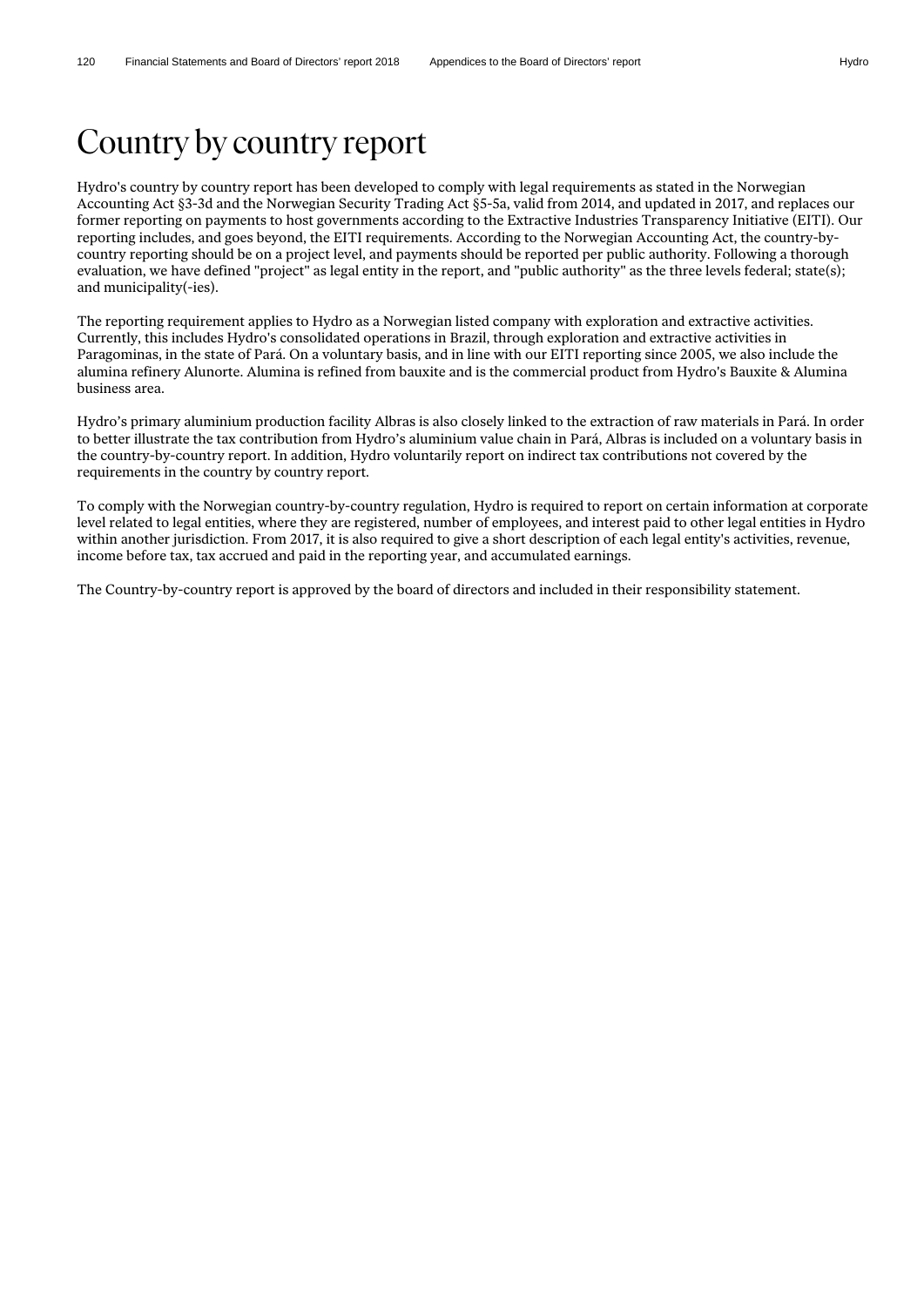| Extractive related activities<br>(all in Brazil) $1$ | Taxes and<br>fees <sup>2</sup><br>NOK million | Royalties<br>NOK million NOK million | License<br>fees <sup>3</sup> | Infrastructure,<br>contractual <sup>4)</sup><br>NOK million | Infrastructure,<br>voluntar $v^{4)}$<br>NOK million | Investments | Revenue <sup>5)</sup><br>NOK million NOK million | Production<br>volume<br>1 000 mt | Total<br>expenses $^{5)}$ <sup>6)</sup><br>NOK million |
|------------------------------------------------------|-----------------------------------------------|--------------------------------------|------------------------------|-------------------------------------------------------------|-----------------------------------------------------|-------------|--------------------------------------------------|----------------------------------|--------------------------------------------------------|
| <b>Mineracao Paragominas</b><br>SA, total            | 104                                           | 62                                   | 2                            | 1                                                           | $\sim$                                              | 300         | 2,011                                            | 6,214                            | 1,857                                                  |
| Federal                                              | 58                                            | 6                                    | $\overline{2}$               |                                                             |                                                     |             |                                                  |                                  |                                                        |
| Pará State                                           | 46                                            | 18                                   |                              |                                                             |                                                     |             |                                                  |                                  |                                                        |
| Paragominas municipality                             |                                               | 37                                   |                              |                                                             |                                                     |             |                                                  |                                  |                                                        |
| Norsk Hydro Brasil Ltda,<br>total                    | 17                                            |                                      |                              | 1                                                           | 6                                                   | 8           | 15                                               |                                  | 49                                                     |
| Federal                                              | 17                                            | $\blacksquare$                       |                              |                                                             |                                                     |             |                                                  |                                  |                                                        |
| Rio de Janeiro State                                 |                                               |                                      |                              |                                                             |                                                     |             |                                                  |                                  |                                                        |
| São Paulo Municipality                               |                                               |                                      |                              |                                                             |                                                     |             |                                                  |                                  |                                                        |
| Alunorte - Alumina do<br>Norte do Brasil SA, total   | 69                                            |                                      | ٠                            | $10^{8}$                                                    | 13                                                  | 659         | 9,333                                            | 3,712                            | 11,280                                                 |
| Federal                                              | 52                                            |                                      |                              |                                                             |                                                     |             |                                                  |                                  |                                                        |
| Pará State                                           | 17                                            |                                      |                              |                                                             |                                                     |             |                                                  |                                  |                                                        |
| <b>Barcarena Municipality</b>                        |                                               |                                      |                              |                                                             |                                                     |             |                                                  |                                  |                                                        |
| Albras - Alumínio<br><b>Brasileiro SA, total</b>     | 204                                           |                                      |                              |                                                             | 3                                                   | 361         | 7,261                                            | 250                              | 6,929                                                  |
| Federal                                              | 204                                           |                                      | $\ddot{\phantom{1}}$         |                                                             |                                                     |             |                                                  |                                  |                                                        |
| Pará State                                           |                                               |                                      |                              |                                                             |                                                     |             |                                                  |                                  |                                                        |
| <b>Barcarena Municipality</b>                        |                                               |                                      |                              |                                                             |                                                     |             |                                                  |                                  |                                                        |
| Total <sup>7)</sup>                                  | 394                                           | 62                                   | $\mathbf{2}$                 | 11                                                          | 22                                                  | 1,328       | 18,620                                           | 10,176                           | 20,115                                                 |

#### **Payments to authorities per project and authority (exploration and extractive activities, alumina refining and aluminium production) in 2018**

1) In 2018, Hydro's extractive activities did not have the following types of payments to host authorities:

- production entitlements

- dividends

- signature, findings and production bonuses

- stocks, shares or other ownership rights

2) Taxes and fees (income, profit and production) except taxes and fees on consumption such as VAT, withholding taxes on behalf of employees, sales tax.

3) License, lease or access fees or other payments for licenses or commissions

4) Payments on improved infrastructure, either contractual based on exploration or operational licenses, or voluntary is based on Hydro's reporting on social investments, please see note S9 to the social statements in Hydro's Annual Report 2017.

5) Including power procurement and sales

6) Costs at Alunorte include purchase of bauxite from Paragominas. Costs at Albras inlcude purchase of alumina from Alunorte.

7) Only figures where a total is presented can be consolidated.

8) Contractual infrastructure payments related to food cards as part of the TAC.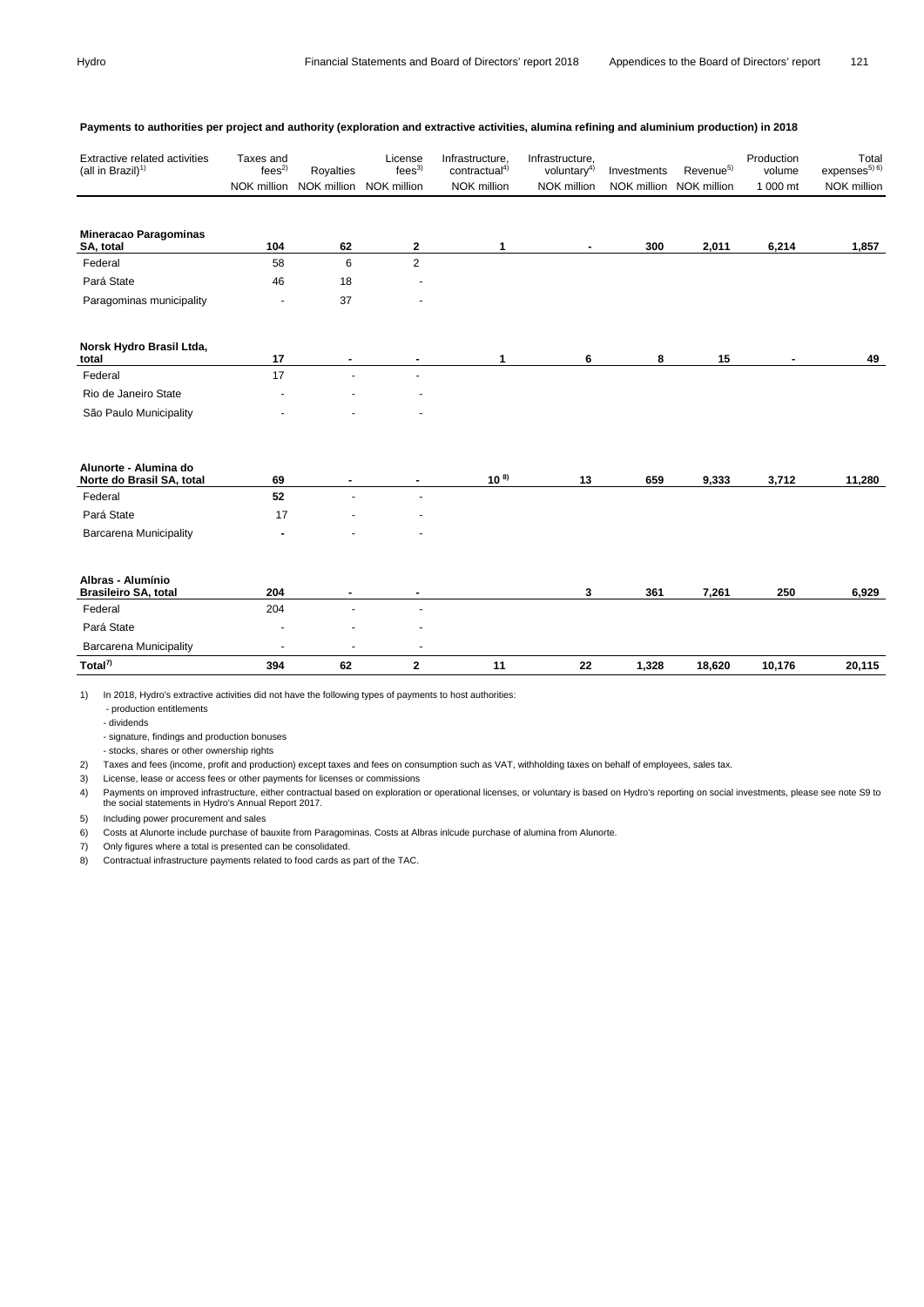## Other tax contributions to authorities in Brazil

The Brazilian tax system is complex and volatile. In addition to the direct taxes reported above on income, profit and production, Brazil has several indirect taxes levied at the federal and state levels, and other taxes levied at the municipal level.

For Hydro, there are three relevant indirect tax mechanisms not covered by the country-by-country requirements, i.e ICMS and PIS/COFINS.

ICMS is a Brazilian state tax on the sale of goods, freight and certain services, similar to VAT. ICMS is intended to be a noncumulative tax, which means that sales are generating ICMS debits with the seller, and purchases are generating ICMS credits with the buyer. However, as export transactions are exempt from ICMS and not generating ICMS debits, exporters accumulate ICMS credits that cannot be offset with any other taxes. Since ICMS in an indirect tax, the net ICMS effect is reported as a cost in Hydro's financial accounts instead of as a tax item.

In the state of Pará, Hydro is subject to a tax regime that aims at preventing the accumulation of ICMS recognized credits, and reduces net payable ICMS. From our operations, we generate ICMS tax revenue to Pará when purchasing diesel and fuel oil, when Albras acquires electricity, and also on sales of products to customers located outside the state.

The ICMS regime Hydro is subject to requires Hydro to comply with certain conditions related to vertical integration of aluminium production in Pará. It also requires Hydro to contribute to the development in the region and enable sustainable growth in Pará.

The ICMS deferral is subject to approval by Brazil's National Council of Finance Policy (CONFAZ). In 2018, the Public Auditing Prosecutors for the State of Pará (MP-C/PA) initiated a general process before the State Accounting Court to better understand approvals, compliance and transparency of tax incentives established by the State of Pará.

PIS and COFINS are two social contribution taxes charged on gross income, in most cases at the rate of 9.25 percent. Hydro's group companies in Brazil are charged under a non-cumulative system that resembles VAT. Similar to ICMS, export transactions are not subject to this tax. As a result, Brazilian exporters, like Alunorte and Albras, accumulate credits that can be either reimbursed or offset against debts of other federal taxes.

In addition to the indirect taxes described above, Brazilian municipalities levy a property tax. The property tax, IPTU, is a tax levied on the ownership or possession of urban land and property located in the urban area within the municipality. IPTU is due yearly based on the value of the property, according to rates and conditions foreseen in each municipality's legislation.

The table below includes Hydro entities involved in extractive activities as well as other Hydro entities in the state of Pará.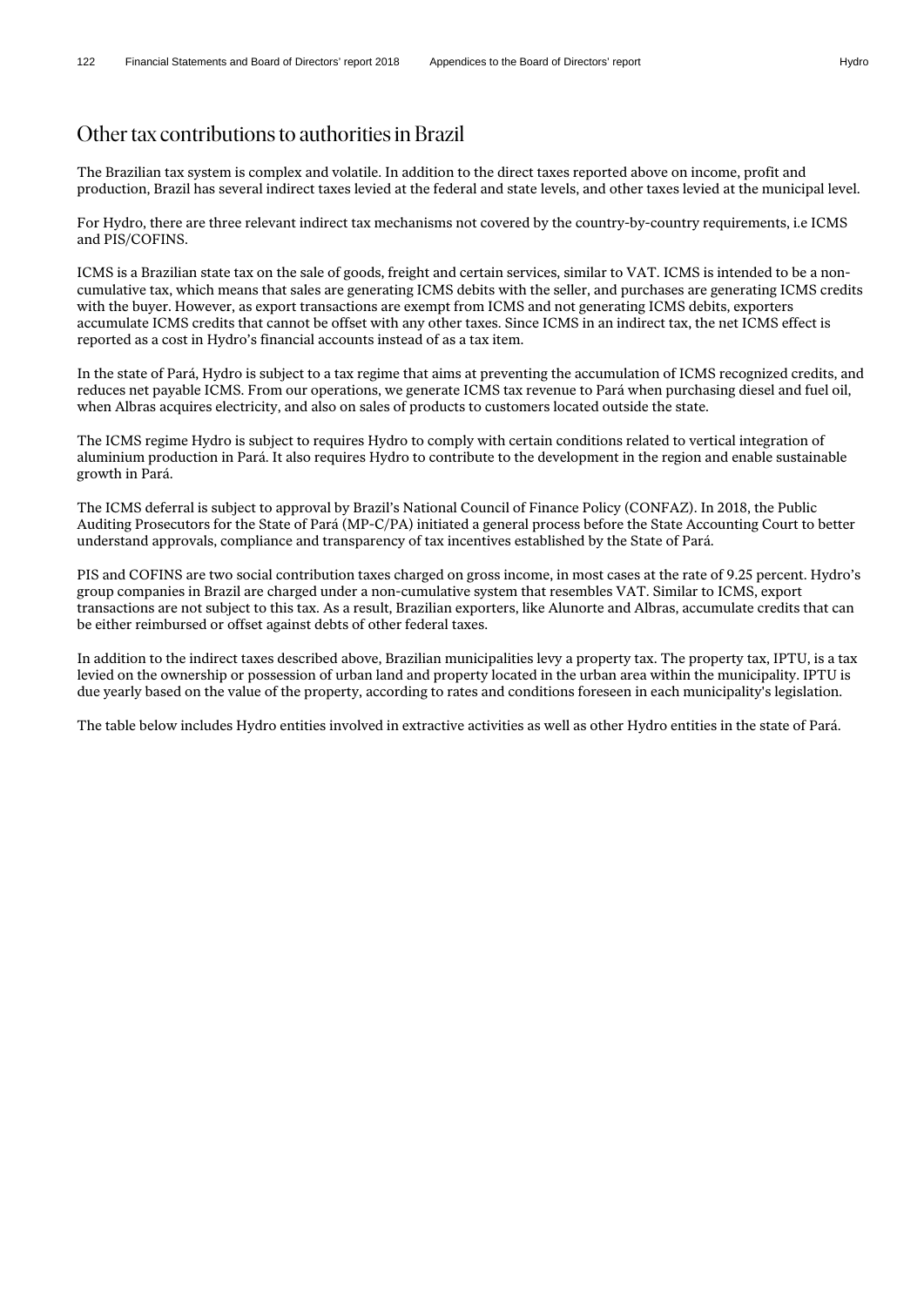### **Other taxes paid to authorities in Brazil**\*

| <b>Extractive related activities</b>            | <b>ICMS</b>    | <b>PIS</b>     | <b>COFINS</b>  | <b>IPTU</b>    | <b>Total contribution</b> |
|-------------------------------------------------|----------------|----------------|----------------|----------------|---------------------------|
|                                                 | NOK million    | NOK million    | NOK million    | NOK million    | NOK million               |
| Mineracao Paragominas SA, total                 | 25             | ٠              | ٠              |                | 25                        |
| Federal                                         | ٠              | $\blacksquare$ |                |                |                           |
| Pará State                                      | 25             |                |                |                | 25                        |
| Paragominas municipality                        |                |                |                |                |                           |
| Norsk Hydro Brasil Ltda, total                  | 1              |                |                |                | 2                         |
| Federal                                         | ٠              |                |                |                |                           |
| Rio de Janeiro State                            | 1              |                |                |                | $\overline{2}$            |
| São Paulo Municipality                          |                |                |                |                |                           |
| Alunorte - Alumina do Norte do Brasil SA, total | 355            |                |                | 12             | 366                       |
| Federal                                         | ä,             |                |                | $\blacksquare$ | $\sim$                    |
| Pará State                                      | 355            |                |                |                | 366                       |
| <b>Barcarena Municipality</b>                   |                |                |                | 12             | $\blacksquare$            |
| Albras - Alumínio Brasileiro SA, total          | 363            | 20             | 92             | 11             | 486                       |
| Federal                                         | $\blacksquare$ | 20             | 92             | $\blacksquare$ | 486                       |
| Pará State                                      | 363            |                |                |                |                           |
| <b>Barcarena Municipality</b>                   |                |                | $\blacksquare$ | 11             |                           |
| Total                                           | 743            | 20             | 92             | 23             | 878                       |

\*Tax off-sets are not included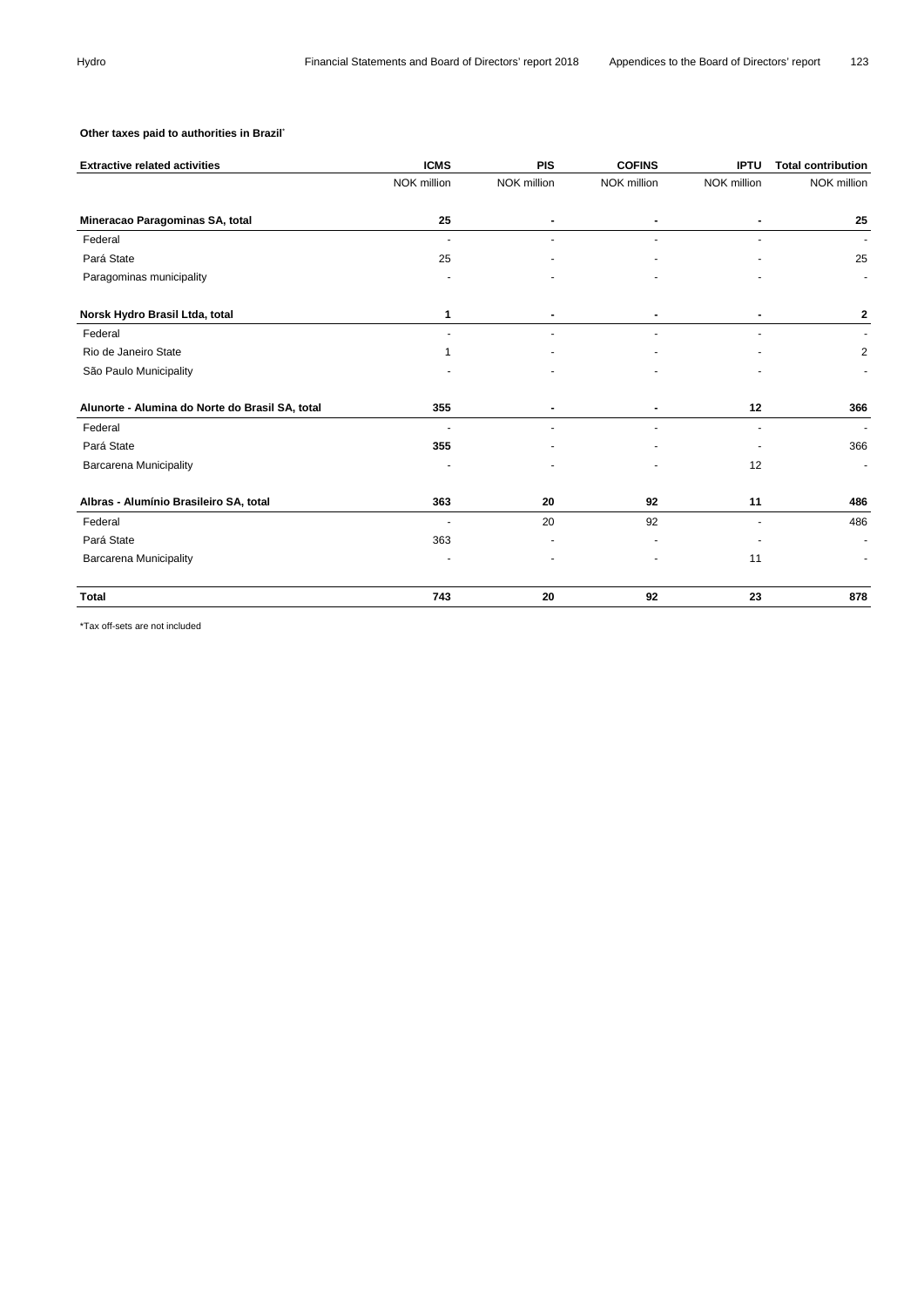## Further country by country information for all consolidated legal entities

The Norwegian country by country reporting requirement as stated in the Norwegian Accounting Act and the Country by Country Regulation also require reporting on certain information at corporate level related to legal entities, as included in the table below.

Hydro's subsidiaries have both external revenue derived from sale to Hydro's end customers, and internal revenue derived from sale to other Hydro entities. In the table below both revenue streams are included per legal entity, but in Hydro's consolidated financial statements all internal transactions have been eliminated to arrive at Hydro's revenue. The sum of the different items for Hydro's subsidiaries will therefore not add up to the respective consolidated figures.

In order to present a Grand Total in the country by country report that is comparable to Hydro's consolidated financial statements, we have included all group eliminations as a separate line. These include, but are not limited to, eliminations of internal revenue and cost, internal receivables and payables, distributed profit such as dividends within the group, goodwill and excess values not attributable to individual legal entities, accumulated profits allocated to non-controlling interests and all joint operations and joint ventures.

Assets and liabilities in subsidiaries that have been acquired have been remeasured to fair value in Hydro's financial statements. This value adjustment, often referred to as excess value, represents the difference between the fair value of the company as paid by Hydro, and the carrying value of assets and liabilities as recognized by the subsidiary at the time of purchase. This premium is not reflected in the subsidiaries local statutory reporting. Due to this, figures reported in Hydro's country by country report are not necessarily comparable to the entities' local statutory reporting. Acquired entities are included from the date of acquisition. As a result of rounding adjustments, the figures in one or more of the columns in the table below may not add up to the total of that column.

The information is included in the independent auditor's assurance report.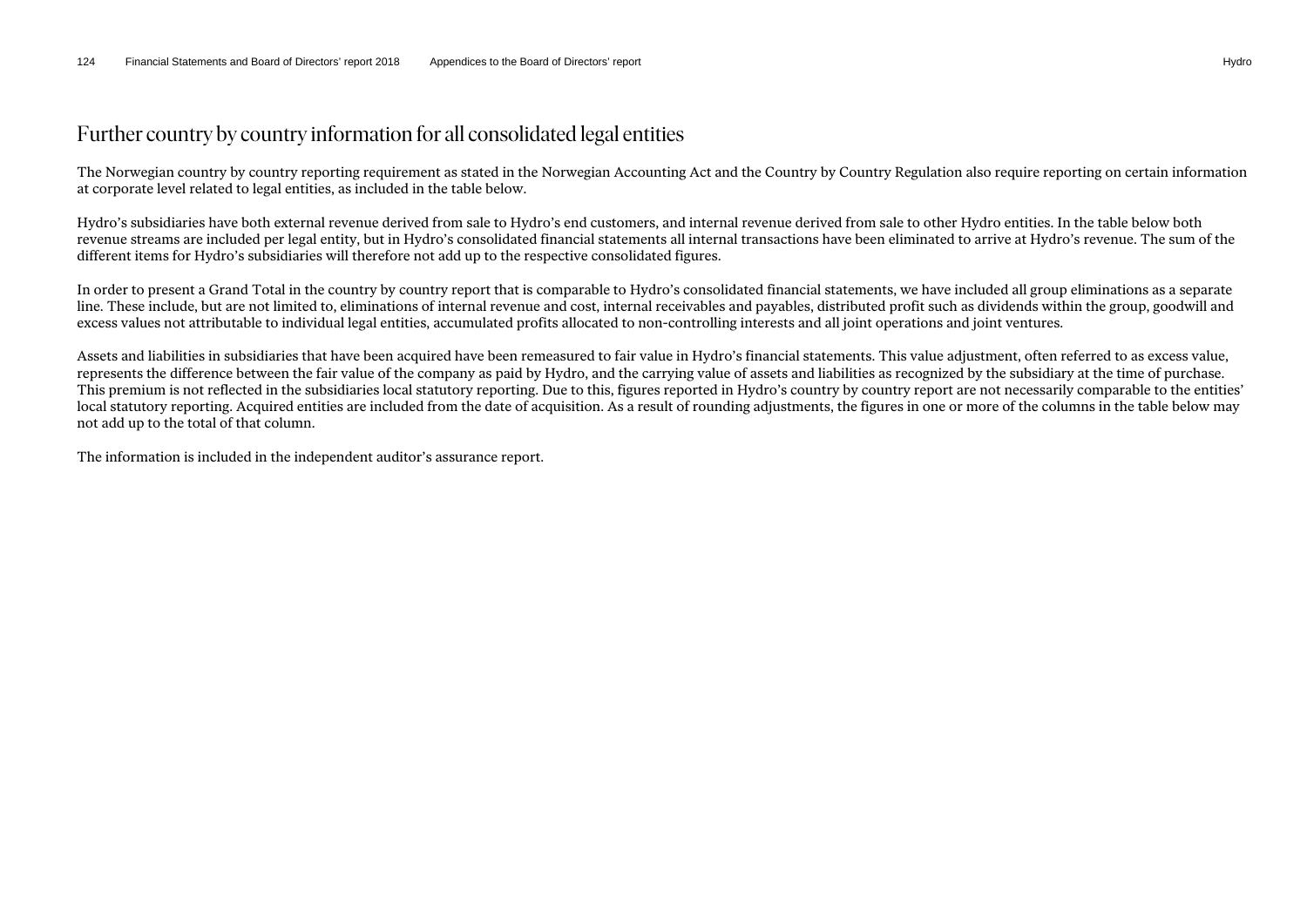### **Further country by country information for all consolidated legal entities**

| Jurisdiction           | Legal entity                                                                                    | Description of the<br>entity's activity  | Ownership | Number of<br>permanent<br>31. dec employees <sup>1)</sup> | Number of<br>temporary<br>employees <sup>1)</sup> | Interest paid to<br>Hydro legal entities in<br>another jurisdiction, Revenue, NOK<br>NOK million | million <sup>2</sup> | Income<br>before tax,<br>NOK million <sup>3)</sup> | Income taxes,<br>NOK million $4$ ) | Income taxes<br>NOK million <sup>5)</sup> | Retained<br>paid, earnings, NOK<br>million <sup>6)</sup> |
|------------------------|-------------------------------------------------------------------------------------------------|------------------------------------------|-----------|-----------------------------------------------------------|---------------------------------------------------|--------------------------------------------------------------------------------------------------|----------------------|----------------------------------------------------|------------------------------------|-------------------------------------------|----------------------------------------------------------|
| Argentina              | Hydro Extrusion Argentina S.A. (previously Precision tubing<br>Sapa Aluminium Argentina SA)     | production                               | 100 %     | 126                                                       |                                                   | $\overline{1}$                                                                                   | 241                  | $\overline{2}$                                     | -2                                 | 5                                         | 42                                                       |
| <b>Total Argentina</b> |                                                                                                 |                                          |           | 126                                                       | $\sim$                                            | $\mathbf{1}$                                                                                     | 241                  | $\mathbf{2}$                                       | $-2$                               | $5\phantom{.0}$                           | 42                                                       |
| Australia              | Hydro Aluminium Australia Pty. Limited <sup>7)</sup>                                            | Local holding company                    | 100%      | $\blacksquare$                                            | $\sim$                                            | $\blacksquare$                                                                                   | 1,327                | $-66$                                              | $\sim$                             | $\sim$                                    | $-306$                                                   |
|                        | Hydro Aluminium Kurri Kurri Pty. Limited                                                        | Real estate                              | 100%      | 9                                                         | $\overline{\phantom{a}}$                          | $\overline{\phantom{a}}$                                                                         | 40                   | 40                                                 | $\blacksquare$                     | $\blacksquare$                            | $-1,957$                                                 |
| <b>Total Australia</b> |                                                                                                 |                                          |           | $\boldsymbol{9}$                                          | $\sim$                                            | $\blacksquare$                                                                                   | 1,366                | $-27$                                              | $\blacksquare$                     | $\blacksquare$                            | $-1,652$                                                 |
| Austria                | Hydro Building Systems Austria GmbH                                                             | Sales company                            | 100%      | 370                                                       | 29                                                |                                                                                                  | 193                  | $\overline{2}$                                     | $\mathbf{1}$                       | -9                                        | 55                                                       |
|                        | Hydro Components Nenzing GmbH                                                                   | <b>Extrusion component</b><br>production | 100%      | 103                                                       | 10                                                |                                                                                                  | 111                  | $-3$                                               | $-1$                               | $\overline{1}$                            | 18                                                       |
|                        | Hydro Extrusion Nenzing GmbH                                                                    | Extrusion production                     | 100%      | 320                                                       | 9                                                 |                                                                                                  | 2,063                | 154                                                | 39                                 | 33                                        | 298                                                      |
|                        | Hydro Holding Austria GmbH                                                                      | Local holding company                    | 100%      |                                                           |                                                   |                                                                                                  |                      | 143                                                | $-1$                               | $\overline{7}$                            | 204                                                      |
| <b>Total Austria</b>   |                                                                                                 |                                          |           | 793                                                       | 48                                                | $\blacksquare$                                                                                   | 2,367                | 296                                                | 38                                 | 33                                        | 576                                                      |
| Belgium                | Hydro Allease NV                                                                                | Support services                         | 100%      | $\sim$                                                    | $\overline{\phantom{a}}$                          | $\blacksquare$                                                                                   | 6                    | 10                                                 | $\overline{4}$                     | $\overline{2}$                            | 21                                                       |
|                        | Hydro Aluminium Belgium BVBA                                                                    | Support services                         | 100%      |                                                           |                                                   |                                                                                                  |                      |                                                    |                                    |                                           |                                                          |
|                        | Hydro Building Systems Belgium NV                                                               | <b>Building systems</b><br>production    | 100%      | 221                                                       | 3                                                 |                                                                                                  | 460                  |                                                    | -8                                 |                                           | $-174$                                                   |
|                        | Hydro Extrusion Lichtervelde NV                                                                 | Precision tubing<br>production           | 100%      | 186                                                       |                                                   |                                                                                                  | 1,529                | 47                                                 | 19                                 |                                           | 344                                                      |
|                        | Hydro Extrusion Raeren S.A.                                                                     | Extrusion production                     | 100%      | 180                                                       | 22                                                |                                                                                                  | 794                  | 28                                                 | 9                                  | $\overline{2}$                            | 147                                                      |
|                        | Norsk Hydro EU Sprl                                                                             | Public affairs                           | 100%      | 3                                                         |                                                   |                                                                                                  | 5                    | ٠                                                  |                                    |                                           | $\overline{1}$                                           |
|                        | Hydro Extrusion Eupen SA (previously<br>Sapa Extrusion EXPA S.A)                                | Dies production                          | 100 %     | 54                                                        |                                                   |                                                                                                  | 81                   | $-26$                                              | -8                                 |                                           | 111                                                      |
|                        | Hydro Precision Tubing Lichtervelde NV<br>(previously Sapa Precision Tubing<br>Lichtervelde NV) | Precision tubing<br>production           | 100%      | 179                                                       | 5                                                 |                                                                                                  | 531                  | $-14$                                              | 5                                  |                                           | 85                                                       |
|                        | Sapa Precision Tubing Seneffe S.A.                                                              | Entity is dormant                        | 100%      | $\sim$                                                    |                                                   |                                                                                                  |                      |                                                    |                                    |                                           | 10                                                       |
| <b>Total Belgium</b>   |                                                                                                 |                                          |           | 823                                                       | 30                                                | $\blacksquare$                                                                                   | 3,405                | 44                                                 | 21                                 | 5                                         | 544                                                      |
| Brazil                 | ALBRAS - Alumínio Brasileiro SA                                                                 | Primary aluminium<br>production          | 51%       | 1,165                                                     | 58                                                | $\ddot{\phantom{1}}$                                                                             | 7,261                | 310                                                | 110                                | 204                                       | 2,981                                                    |
|                        | ALUNORTE - Alumina do Norte do Brasil<br>S.A.                                                   | Alumina refinery                         | 92.1%     | 1,922                                                     | 105                                               | 37                                                                                               | 9,333                | $-3,345$                                           | $-1,000$                           | 52                                        | 2,473                                                    |
|                        | Ananke Alumina SA                                                                               | Local holding company                    | 100%      |                                                           |                                                   | $\ddot{\phantom{1}}$                                                                             | 28                   | 30                                                 | 10                                 | 24                                        | 1,645                                                    |
|                        | Atlas Alumínio SA                                                                               | Local holding company                    | 100%      |                                                           |                                                   |                                                                                                  | 274                  | 267                                                | 90                                 | 110                                       | 401                                                      |
|                        | Calypso Alumina SA                                                                              | Local holding company                    | 100%      |                                                           |                                                   |                                                                                                  | $\blacksquare$       |                                                    |                                    |                                           | $-1$                                                     |
|                        | CAP - Companhia de Alumina do Pará SA                                                           | Planned alumina<br>refinery              | 81%       |                                                           |                                                   |                                                                                                  |                      | $-13$                                              |                                    |                                           | $-398$                                                   |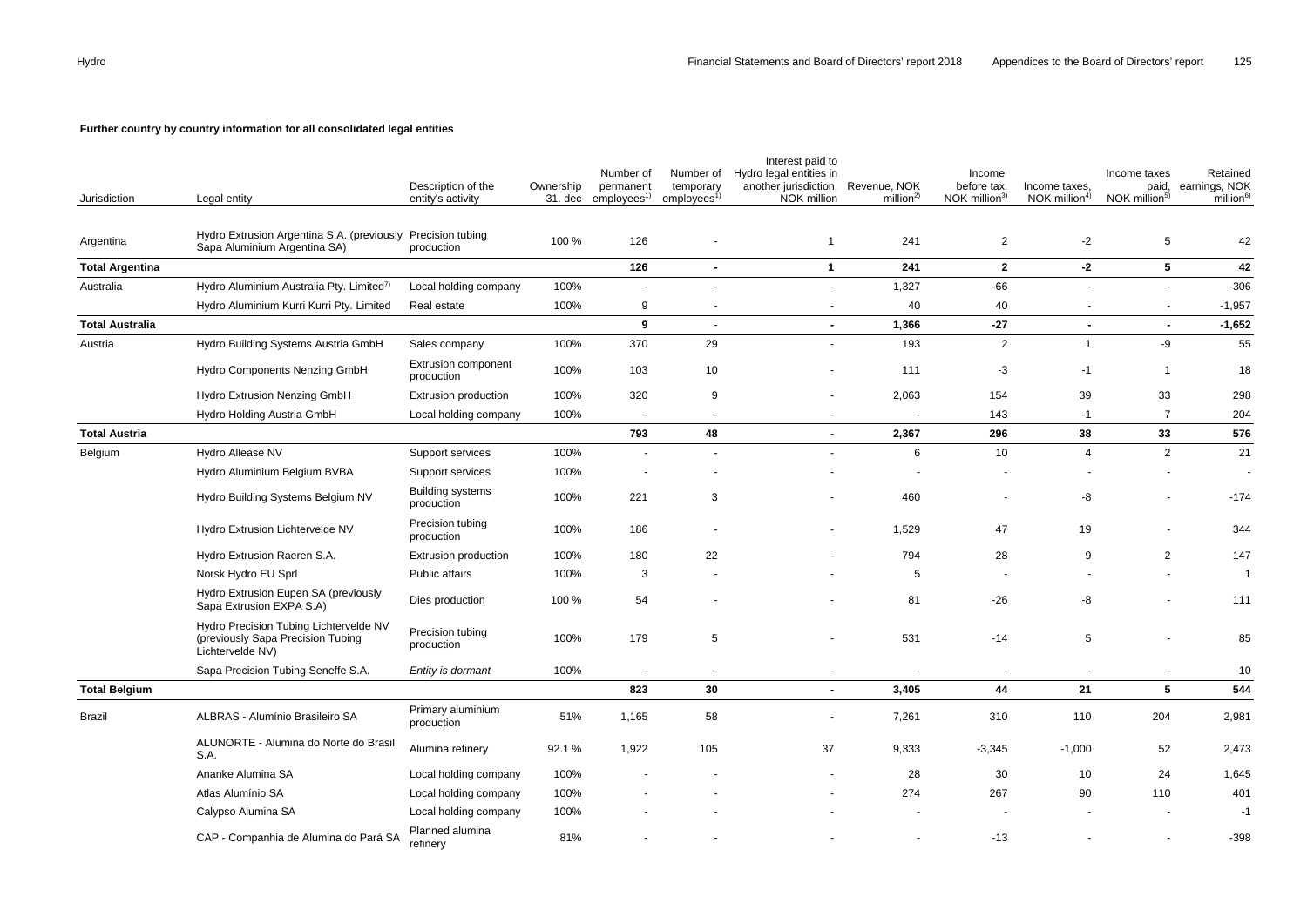|                                       | Hydro Extrusion Brasil S.A. (previsously<br>Sapa Aluminium Brasil S.A)                                | Precision tubing<br>production     | 100%   | 383            | 20                       | 8              | 749            | $-30$          | -9             | 4              | $-36$          |
|---------------------------------------|-------------------------------------------------------------------------------------------------------|------------------------------------|--------|----------------|--------------------------|----------------|----------------|----------------|----------------|----------------|----------------|
|                                       | Hydro Extrusion Ltda.                                                                                 | Precision tubing<br>production     | 100%   | 466            | 13                       |                | 626            | $-106$         | $-37$          | $\sim$         | $-31$          |
|                                       | Mineração Paragominas SA                                                                              | Bauxite mining                     | 100%   | 1,359          | 58                       |                | 2,011          | 215            | 72             | 58             | 810            |
|                                       | Norsk Hydro Brasil Ltda.                                                                              | Local holding company              | 100%   | 358            | 41                       |                | 15             | $-36$          | 4              | 17             | $-415$         |
|                                       | Norsk Hydro Energia Ltda.                                                                             | Power trading &<br>Energy services | 100%   | $\blacksquare$ | $\overline{\phantom{a}}$ |                | 987            | 5              | $\overline{2}$ | $\sim$         | $\overline{4}$ |
| <b>Total Brazil</b>                   |                                                                                                       |                                    |        | 5,653          | 295                      | 45             | 21,283         | $-2,703$       | $-758$         | 470            | 7,434          |
| Canada                                | Hydro Aluminium Canada & Co. Ltd. <sup>8)</sup>                                                       | Local holding company              | 100%   | $\mathbf{3}$   | $\sim$                   | $\overline{2}$ | 2,286          | 431            | 55             | 159            | 1,355          |
|                                       | Hydro Aluminium Canada Inc.                                                                           | Local holding company              | 100%   |                |                          |                | $\overline{1}$ | $\overline{1}$ |                |                | 26             |
|                                       | Hydro Extrusion Canada Inc. (previously<br>Sapa Canada Inc.)                                          | Extrusion production               | 100%   | 532            | $\overline{2}$           | 1              | 2,632          | 67             | 16             | 31             | 631            |
| <b>Total Canada</b>                   |                                                                                                       |                                    |        | 535            | $\mathbf{2}$             | 3              | 4,919          | 498            | 70             | 190            | 2,012          |
| China & Hong Kong                     | Hydro Aluminium Beijing Ltd.                                                                          | Sales company                      | 100%   | 10             | $\overline{a}$           | $\sim$         | 549            | 32             | 8              | 13             | 69             |
|                                       | Hydro Building Systems (Beijing) Co. Ltd.<br>(previously Sapa Building Systems<br>(Beijing) Co. Ltd.) | Sales company                      | 100%   | 20             |                          |                | 82             | $-4$           |                |                | $-71$          |
|                                       | Hydro Precision Tubing (Suzhou) Co. Ltd.<br>(previously Sapa Precision Tubing<br>(Suzhou) Co. Ltd.)   | Precision tubing<br>production     | 100%   | 378            |                          |                | 833            | 20             | 8              | 6              | $-33$          |
|                                       | Sapa Asia Limited                                                                                     | Entity is in liquidation           | 100%   |                |                          |                |                |                |                |                | $-5$           |
|                                       | Sapa Extrusion (Jiangyin) Co. Ltd.                                                                    | Precision tubing<br>production     | 100%   |                |                          |                |                | $-1$           |                | $\sim$         | $-27$          |
|                                       | Sapa Extrusion (Shanghai) Company Ltd.                                                                | Precision tubing<br>production     | 100%   | 199            |                          |                | 294            | 44             | 13             | 9              | 143            |
|                                       | Sapa (Shanghai) Management Co. Ltd.                                                                   | Entity is in liquidation           | 100%   |                |                          |                | $\overline{1}$ | $\mathbf{1}$   | 3              | $\overline{1}$ | $-17$          |
|                                       | Sapa Precision Tubing Shanghai Ltd.                                                                   | Precision tubing<br>production     | 100%   | 58             |                          |                | 110            | -5             | $-1$           | $\overline{2}$ | 12             |
| <b>Total China &amp; Hong</b><br>Kong |                                                                                                       |                                    |        | 665            | ٠                        |                | 1,868          | 87             | 31             | 30             | 70             |
| Croatia                               | Hydro Building Systems Croatia d.o.o.                                                                 | Entity dissolved in<br>2018        |        |                |                          |                |                |                |                |                |                |
| <b>Total Croatia</b>                  |                                                                                                       |                                    | $\sim$ | $\blacksquare$ | $\blacksquare$           | $\sim$         | $\blacksquare$ | $\blacksquare$ | $\blacksquare$ | $\blacksquare$ | $\blacksquare$ |
| <b>Czech Republic</b>                 | Hydro Building Systems Czechia s.r.o.<br>(previously Sapa Building Systems sro)                       | Sales company                      | 100%   | $\,6\,$        |                          |                | $\overline{7}$ |                |                |                | $\mathbf{1}$   |
| <b>Total Czech Republic</b>           |                                                                                                       |                                    |        | 6              | ٠                        |                | $\overline{7}$ |                |                |                | $\mathbf{1}$   |
| Denmark                               | Datoselskabet af 23.august 2016 A/S<br>under frivillig likvidation                                    | Entity liquidated in<br>2018       | 100%   |                |                          |                |                |                |                | $\overline{2}$ |                |
|                                       | Hydro Aluminium Rolled Products<br>Denmark A/S                                                        | Sales company                      | 100%   | $\overline{2}$ |                          |                | 4              |                | $\overline{1}$ |                | 6              |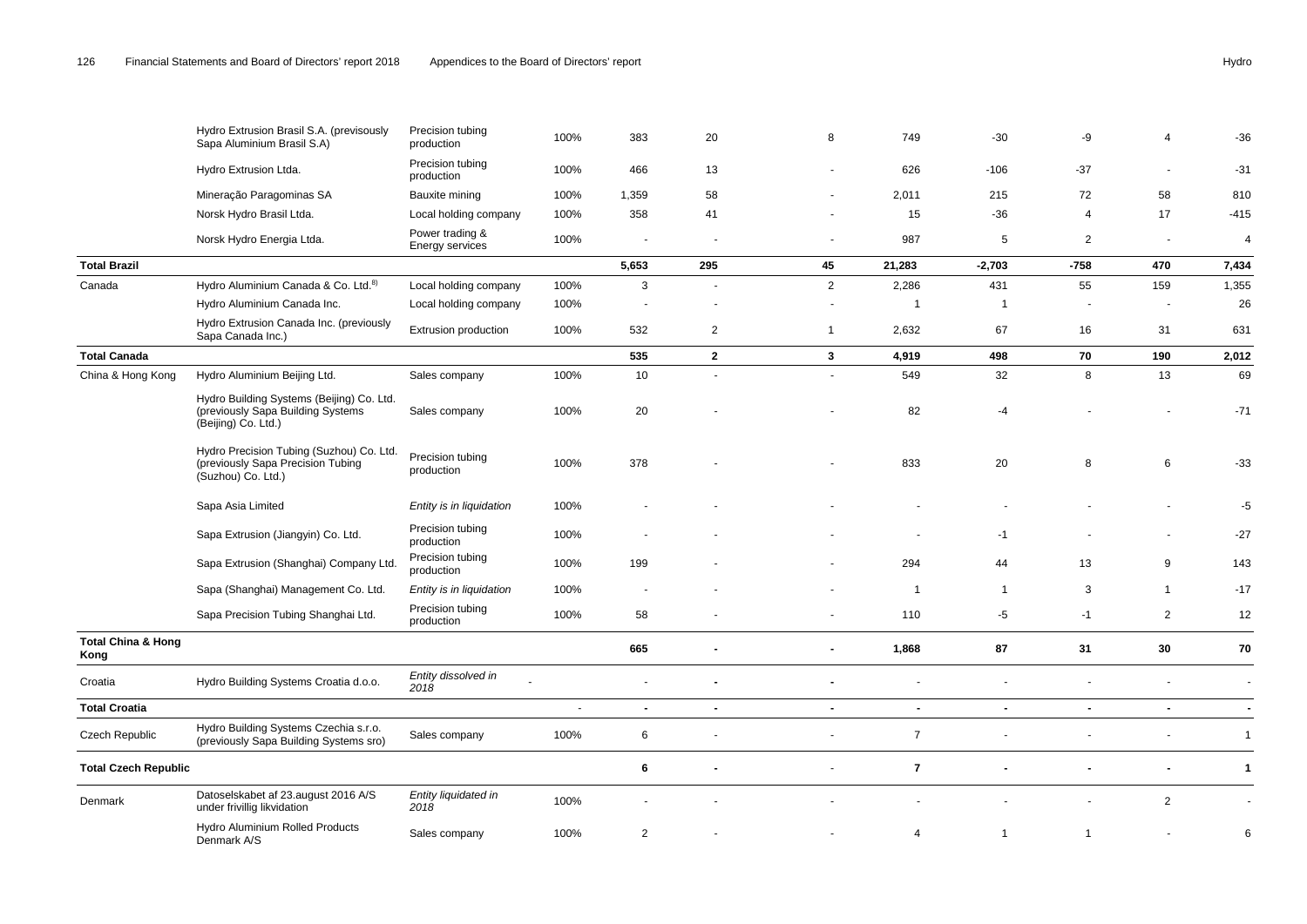|                      | Hydro Extrusion Denmark A/S                                           | Extrusion production                  | 100%  | 276            |                          |                | 1,267          | 56             | 11             | 6                        | 172                      |
|----------------------|-----------------------------------------------------------------------|---------------------------------------|-------|----------------|--------------------------|----------------|----------------|----------------|----------------|--------------------------|--------------------------|
|                      | Hydro Holding Denmark A/S                                             | Local holding company                 | 100%  |                |                          |                |                | -8             | $-2$           | $-22$                    | 1,431                    |
|                      | Hydro Precision Tubing Tønder A/S                                     | Precision tubing<br>production        | 100%  | 447            | $\mathbf{1}$             | $\overline{1}$ | 1,443          | 90             | 20             | 24                       | 547                      |
| <b>Total Denmark</b> |                                                                       |                                       |       | 725            | $\mathbf{1}$             | $\mathbf{2}$   | 2,713          | 139            | 30             | 9                        | 2,155                    |
| Estonia              | Hydro Extrusion Baltics AS (previously<br>Hydro Extrusion Estonia AS) | Extrusion production                  | 100%  | 12             | $\sim$                   | $\blacksquare$ | 56             | $\overline{1}$ | $\sim$         | ÷,                       | 10                       |
| <b>Total Estonia</b> |                                                                       |                                       |       | 12             | $\overline{\phantom{a}}$ | $\blacksquare$ | 56             | $\mathbf{1}$   | $\blacksquare$ | $\blacksquare$           | 10                       |
| Finland              | Hydro Extrusion Finland Oy                                            | Sales company                         | 100%  | 10             | $\mathbf{1}$             | $\blacksquare$ | 176            | $\overline{7}$ | $\mathbf{1}$   | $\mathbf{1}$             | 19                       |
| <b>Total Finland</b> |                                                                       |                                       |       | 10             | $\mathbf{1}$             | $\sim$         | 176            | $\overline{7}$ | $\mathbf{1}$   | $\mathbf{1}$             | 19                       |
| France               | Extrusion Services S.a.r.l                                            | Local holding company                 | 100%  | 42             |                          |                | 487            | 8              | $\overline{2}$ | $\overline{4}$           | 158                      |
|                      | Hydro Albi SNC                                                        | Extrusion production                  | 100 % | 20             |                          |                |                |                |                | $-1$                     | $\overline{\phantom{a}}$ |
|                      | Hydro Aluminium France S.A.S.                                         | Local holding company                 | 100%  | 9              |                          |                | 16             | 5              | $\overline{1}$ | $-1$                     | 9                        |
|                      | Hydro Aluminium Sales and Trading s.n.c.                              | Sales company                         | 100%  | 3              |                          |                | 9              | $\overline{1}$ |                |                          | $\overline{2}$           |
|                      | Hydro Buildex Sarl                                                    | Extrusion production                  | 100%  | 105            | $\overline{7}$           |                | 557            | 39             | 13             | 5                        | 104                      |
|                      | Hydro Building Systems France Sarl <sup>10)</sup>                     | <b>Building systems</b><br>production | 100%  | 710            | 35                       | $\blacksquare$ | 3,024          | 181            | 69             | 50                       | 297                      |
|                      | Hydro Building Systems Holding France<br>SAS <sup>12</sup>            | Entity is dissolved in<br>2018        | 100%  | $\overline{a}$ |                          |                | $\blacksquare$ |                | $\blacksquare$ | $\blacksquare$           | $\sim$                   |
|                      | Hydro Extrusion Albi SAS <sup>11)</sup>                               | Administrative services               | 100%  | 171            | 5                        |                | 992            | 62             | 23             | $-15$                    | 210                      |
|                      | Hydro Extrusion Lucé/Châteauroux SAS                                  | Extrusion production                  | 100%  | 343            | 5                        |                | 1,028          | $\overline{1}$ | 5              | $-18$                    | $-194$                   |
|                      | Hydro Extrusion Puget SAS                                             | Extrusion production                  | 100%  | 402            | -1                       |                | 873            | $-26$          | 8              | $-10$                    | $-53$                    |
|                      | Hydro France SAS <sup>12)</sup>                                       | Entity is dissolved in<br>2018        | 100%  |                |                          |                |                |                |                | $\overline{\phantom{a}}$ | $\overline{\phantom{a}}$ |
|                      | Hydro Holding France SAS <sup>12)</sup>                               | Local holding company                 | 100%  |                |                          |                | $\mathbf 1$    | 107            | $-21$          | 115                      | $-305$                   |
|                      | Hydro Laquage Albi SAS <sup>11)</sup>                                 | Sales company                         | 100%  | 74             |                          |                |                |                |                | $\overline{a}$           |                          |
|                      | Hydro Tool Center SAS                                                 | Tool and spare parts<br>services      | 100%  | 5              |                          |                | 43             |                |                |                          | 4                        |
|                      | Sapa Building Systems Puget SAS <sup>10)</sup>                        | Entity is dissolved in<br>2018        | 100%  |                |                          |                |                |                |                |                          |                          |
|                      | Sapa Shared Service Center France I.T.C<br>s.n.c                      | IT shared services                    | 100%  | ä,             |                          | $\blacksquare$ | 20             | $\mathbf{1}$   |                | $-1$                     | $\overline{1}$           |
| <b>Total France</b>  |                                                                       |                                       |       | 1,884          | 53                       | $\sim$         | 7,050          | 381            | 100            | 127                      | 234                      |
| Germany              | Eugen Notter GmbH                                                     | <b>Building systems</b><br>production | 100%  | 26             | $\mathbf{1}$             | $\blacksquare$ | 12             | $-2$           | $-1$           | $\overline{2}$           | 13                       |
|                      | Hydro Aluminium Deutschland GmbH                                      | Local holding company                 | 100%  | 69             | 3                        |                | 49             | -5             | $-23$          | -8                       | 4,174                    |
|                      | Hydro Aluminium Dormagen GmbH                                         | Finishing                             | 100%  | 6              | 4                        |                | 52             | 9              |                |                          | 5                        |
|                      | Hydro Aluminium Gießerei Rackwitz<br>GmbH                             | Remelter                              | 100%  |                |                          |                | 1,066          | 87             |                |                          | 29                       |
|                      | Hydro Aluminium High Purity GmbH                                      | High-purity aluminium<br>production   | 100%  |                |                          |                | 296            | $-13$          | -3             |                          | 54                       |
|                      | Hydro Aluminium Recycling Deutschland<br>GmbH                         | Remelter                              | 100%  | 161            | 38                       |                | 68             | 14             | -1             |                          | 80                       |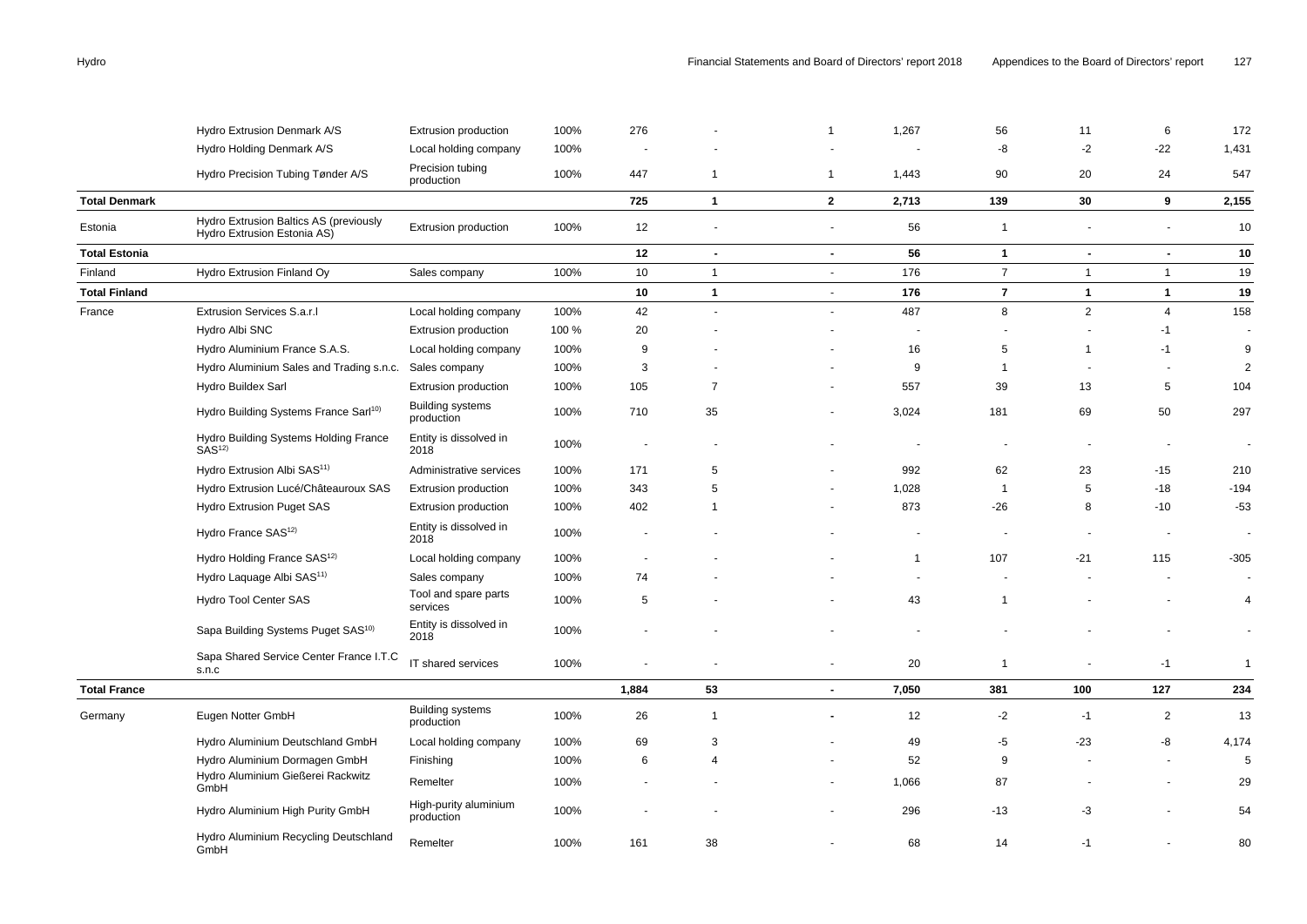|                      | Hydro Aluminium Rolled Products GmbH                         | Local holding company                        | 100%  | 3,381                    | 349                      |                          | 22,377         | $-93$                    | 62             | 21             | 4,334                    |
|----------------------|--------------------------------------------------------------|----------------------------------------------|-------|--------------------------|--------------------------|--------------------------|----------------|--------------------------|----------------|----------------|--------------------------|
|                      | Hydro Building Systems Germany GmbH <sup>9)</sup>            | <b>Building systems</b><br>production        | 100%  | 88                       | 6                        |                          | 1,433          | 27                       | $-2$           |                | 120                      |
|                      | Hydro Energy GmbH                                            | Energy sourcing                              | 100%  | $\overline{\phantom{a}}$ |                          |                          | $\sqrt{5}$     | $\overline{4}$           |                |                | 108                      |
|                      | Hydro Extrusion Deutschland GmbH                             | Extrusion production                         | 100%  | 424                      |                          |                          | 1,764          | 51                       | $\overline{1}$ | $\blacksquare$ | 116                      |
|                      | Hydro Extrusion Offenburg GmbH                               | Extrusion production                         | 100 % | 226                      |                          |                          | 676            | 10                       | $\overline{1}$ | $\sim$         | 107                      |
|                      | Hydro Holding Offenburg GmbH                                 | Local holding company                        | 100%  | 52                       |                          |                          | 48             | -5                       | $-7$           | 21             | 34                       |
|                      | Hydro Precision Tubing Remscheid GmbH                        | Precision tubing<br>production               | 100%  | 136                      |                          |                          | 214            | $-10$                    | $\mathbf{1}$   | $\overline{1}$ | 38                       |
|                      | Norsk Hydro Deutschland Verwaltungs<br>GmbH                  | Local holding company                        | 100%  |                          |                          |                          |                |                          |                |                | $-2$                     |
|                      | Sapa Building Systems Germany GmbH <sup>9)</sup>             | <b>Building systems</b><br>production        | 100%  |                          |                          |                          |                |                          |                |                | $\overline{\phantom{a}}$ |
|                      | Sapa Germany GmbH (previously Hydro<br>Holding ULM GmbH)     | Local holding company                        | 100%  |                          |                          | 3                        |                | $-17$                    | 23             | $\,$ 5 $\,$    | 87                       |
|                      | SEGN Standort-Entwicklungs-Gesellschaft<br>Nabwerk mbH       | Real estate                                  | 100%  |                          |                          |                          |                |                          |                |                |                          |
|                      | VAW-Innwerk Unterstützungs-Gesellschaft Pension fund<br>GmbH |                                              | 77.5% |                          |                          |                          |                | $-1$                     | $\mathbf{1}$   |                | 219                      |
| <b>Total Germany</b> |                                                              |                                              |       | 4,569                    | 401                      | $\mathbf{3}$             | 28,059         | 57                       | 54             | 43             | 9,517                    |
| Greece               | Hydro Building Systems A.E.                                  | Entity is in liquidation                     | 100%  |                          |                          |                          |                |                          | $\blacksquare$ | $\blacksquare$ | $-34$                    |
| <b>Total Greece</b>  |                                                              |                                              |       | $\overline{\phantom{a}}$ | $\overline{\phantom{a}}$ | $\overline{\phantom{a}}$ | $\blacksquare$ | $\blacksquare$           | $\blacksquare$ | $\sim$         | $-34$                    |
| Hungary              | Hydro Extrusion Hungary Kft.                                 | Extrusion production<br>and support services | 100%  | 1,652                    |                          | $\overline{1}$           | 3,102          | 15                       | 35             | 38             | 55                       |
| <b>Total Hungary</b> |                                                              |                                              |       | 1,652                    | $\blacksquare$           | $\mathbf{1}$             | 3,102          | 15                       | 35             | 38             | 55                       |
| India                | Sapa BS India Pvt. Ltd.                                      | Sales company                                | 100%  | 30                       | $\sim$                   |                          | 29             | $-13$                    |                | $\sim$         | $-21$                    |
|                      | Sapa Building Systems Pvt. Ltd.                              | Entity is dormant                            | 100%  |                          |                          |                          |                |                          |                |                | $-41$                    |
|                      | Sapa Extrusion India Pvt. Ltd.                               | Precision tubing<br>production               | 100%  | 359                      |                          |                          | 423            | 4                        | 23             |                | $-368$                   |
|                      | Sapa Precision Tubing Pune Pvt. Ltd.                         | Precision tubing<br>production               | 100%  | 50                       | $\overline{\phantom{a}}$ |                          | 63             | $\mathbf{1}$             | $\blacksquare$ | $\blacksquare$ | $-1$                     |
| <b>Total India</b>   |                                                              |                                              |       | 439                      | $\blacksquare$           | $\blacksquare$           | 515            | -8                       | 23             | $\sim$         | $-432$                   |
| Italy                | Hydro Aluminium Metal Products S.r.l.                        | Sales company                                | 100%  | $\overline{2}$           | $\mathbf{r}$             |                          | 8              | $\mathbf{1}$             |                | $\sim$         | 17                       |
|                      | Hydro Building Systems Italy S.P.A.                          | <b>Building systems</b><br>production        | 100%  | 332                      | 6                        |                          | 1,542          | 10                       | $-31$          | -8             | 184                      |
|                      | Hydro Extrusion Italy S.r.l.                                 | Extrusion production                         | 100%  | 300                      | 32                       |                          | 1,445          | 12                       | $-23$          | $\overline{2}$ | 325                      |
|                      | Hydro Holding Italy S.P.A.                                   | Local holding company                        | 100%  | $\sim$                   | $\overline{\phantom{a}}$ |                          |                | $\overline{\phantom{a}}$ | $\blacksquare$ | 18             | 887                      |
| <b>Total Italy</b>   |                                                              |                                              |       | 634                      | 38                       | $\blacksquare$           | 2,995          | 23                       | $-54$          | 12             | 1,412                    |
| Japan                | Hydro Aluminium Japan KK                                     | Sales company                                | 100%  | $\overline{4}$           | 2                        |                          | 231            | 10                       | $\overline{4}$ | $\overline{7}$ | 62                       |
|                      | Sapa Profiles Japan Ltd.                                     | Liquidated in 2018                           |       |                          |                          |                          |                |                          |                |                |                          |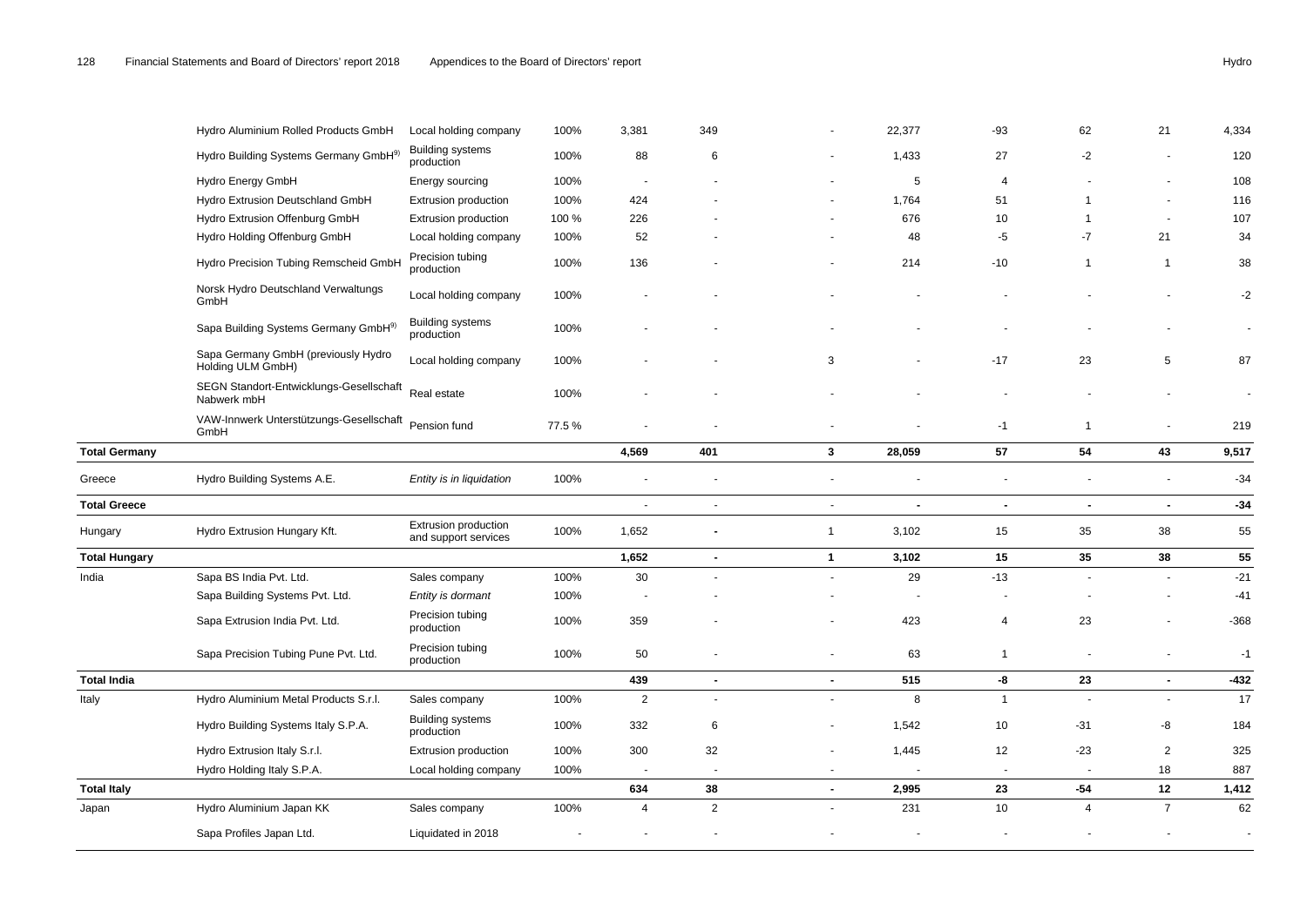| <b>Total Japan</b>      |                                                                                                                                            |                                       |      | 4                        | $\mathbf{2}$             | $\blacksquare$ | 231            | 10                    | 4              | $\overline{7}$           | 62             |
|-------------------------|--------------------------------------------------------------------------------------------------------------------------------------------|---------------------------------------|------|--------------------------|--------------------------|----------------|----------------|-----------------------|----------------|--------------------------|----------------|
| Latvia                  | Hydro Extrusion Latvia SIA                                                                                                                 | Entity is in liquidation              | 100% | $\sim$                   | $\sim$                   | $\blacksquare$ | 6              | $\blacksquare$        | $\sim$         | $\sim$                   | $-5$           |
| <b>Total Latvia</b>     |                                                                                                                                            |                                       |      | $\blacksquare$           | $\blacksquare$           | $\blacksquare$ | 6              | $\blacksquare$        | $\blacksquare$ | $\sim$                   | $-5$           |
| Lithuania               | Hydro Building Systems Lithuania UAB                                                                                                       | Sales company                         | 100% | $\overline{\phantom{a}}$ | $\blacksquare$           | $\blacksquare$ | 71             | $\overline{4}$        | $\mathbf{1}$   | $\overline{1}$           | 11             |
|                         | Hydro Extrusion Lithuania UAB                                                                                                              | Extrusion production                  | 100% | 222                      | $\overline{\phantom{a}}$ | $\blacksquare$ | 256            | 13                    | $\mathbf{1}$   | $\overline{1}$           | 27             |
| <b>Total Lithuania</b>  |                                                                                                                                            |                                       |      | 222                      | $\sim$                   | $\mathbf{r}$   | 327            | 17                    | $\mathbf{1}$   | $\overline{1}$           | 38             |
| Luxembourg              | Hydro Aluminium Clervaux S.A.                                                                                                              | Remelter                              | 100% | 53                       | 3                        | $\blacksquare$ | 1,496          | 1,156                 | 25             | 10                       | 179            |
| <b>Total Luxembourg</b> |                                                                                                                                            |                                       |      | 53                       | $\mathbf{3}$             | $\blacksquare$ | 1,496          | 1,156                 | 25             | 10                       | 179            |
| Mexico                  | Hydro Aluminium Metals Mexico S. de R.L Sales company                                                                                      |                                       |      | ÷,                       |                          |                |                |                       | $\sim$         |                          |                |
|                         | Hydro Precision Tubing Monterrey S. de<br>R.L. de C.V. (previously Sapa Precision<br>Tubing Monterrey S. de R.L. de C.V.)                  | Precision tubing<br>production        | 100% | 123                      |                          |                | 78             | 8                     | 5              | $-1$                     | 122            |
|                         | Hydro Precision Tubing Reynosa S. de<br>R.L. de C.V. (previously Sapa Precision<br>Tubing Reynosa S. de R.L. de C.V)                       | Precision tubing<br>production        | 100% | 206                      |                          |                | 81             | $\overline{7}$        | 3              | 3                        | 19             |
|                         | <b>Hydro Precision Tubing Services</b><br>Monterrey S. de R.L. de C.V. (previously<br>Monterrey Extrusions Services S. de R.L.<br>de C.V.) | Precision tubing<br>production        | 100% |                          |                          |                | 30             | -1                    |                | $\overline{1}$           |                |
| <b>Total Mexico</b>     |                                                                                                                                            |                                       |      | 329                      | $\blacksquare$           | $\blacksquare$ | 189            | 16                    | 8              | 4                        | 140            |
| Mozambique              | Sapa Building Systems Moçambique Lda                                                                                                       | Entity divested in 2018               | 100% | $\blacksquare$           |                          |                | $\overline{1}$ | $\overline{7}$        |                |                          |                |
| <b>Total Mozambique</b> |                                                                                                                                            |                                       |      | $\blacksquare$           | $\sim$                   | $\blacksquare$ | $\mathbf{1}$   | $\overline{7}$        | $\blacksquare$ | $\overline{\phantom{a}}$ | $\blacksquare$ |
| Netherlands             | Hydro Albras B.V.                                                                                                                          | Local holding company                 | 100% | ÷                        |                          |                | $\overline{a}$ | 166                   |                |                          | $-2$           |
|                         | Hydro Aluminium Brasil Investment B.V.                                                                                                     | Local holding company                 | 100% |                          |                          |                |                | $-12$                 |                |                          | 916            |
|                         | Hydro Aluminium Investment B.V.                                                                                                            | Local holding company                 | 100% |                          |                          |                |                | $\boldsymbol{\Delta}$ |                |                          |                |
|                         | Hydro Aluminium Netherlands B.V.                                                                                                           | Local holding company                 | 100% |                          |                          |                |                | 1,148                 |                |                          | 225            |
|                         | Hydro Aluminium Pará B.V.                                                                                                                  | Local holding company                 | 100% |                          |                          |                |                |                       |                |                          | $-126$         |
|                         | Hydro Aluminium Qatalum Holding B.V.                                                                                                       | Local holding company                 | 100% |                          |                          |                | $\blacksquare$ | 1,166                 |                |                          | 893            |
|                         | Hydro Aluminium Rolled Products Benelux<br>B.V.                                                                                            | Sales company                         | 100% | $\overline{4}$           |                          |                | $\sqrt{5}$     | $\overline{1}$        |                |                          | 3              |
|                         | Hydro Alunorte B.V.                                                                                                                        | Local holding company                 | 100% |                          |                          |                | $\blacksquare$ | 67                    |                |                          | $-1$           |
|                         | Hydro Building Systems Netherlands B.V.                                                                                                    | <b>Building systems</b><br>production | 100% |                          |                          |                | 40             | 5                     |                |                          | $-3$           |
|                         | Hydro CAP B.V.                                                                                                                             | Local holding company                 | 100% |                          |                          |                | $\blacksquare$ |                       |                |                          | $-405$         |
|                         | Hydro Extrusion Drunen B.V.                                                                                                                | Extrusion production                  | 100% | 410                      | 14                       |                | 1,579          | 29                    | $-2$           |                          | 857            |
|                         | Hydro Extrusion Holding Netherlands B.V.<br>(previously Fintuna Holding (Nederland)<br>B.V.                                                | Real estate                           | 100% |                          |                          |                | $\overline{1}$ | $-10$                 | -4             | $\sim$                   | $-27$          |
|                         | Hydro Extrusion Hoogezand B.V.                                                                                                             | Extrusion production                  | 100% | 155                      |                          |                | 611            | 21                    | 3              | 14                       | 186            |
|                         | Hydro Holding Netherlands B.V.<br>(previously Sapa Nederland B.V.)                                                                         | Local holding company                 | 100% |                          |                          | 3              |                | -9                    | -8             | -6                       | 58             |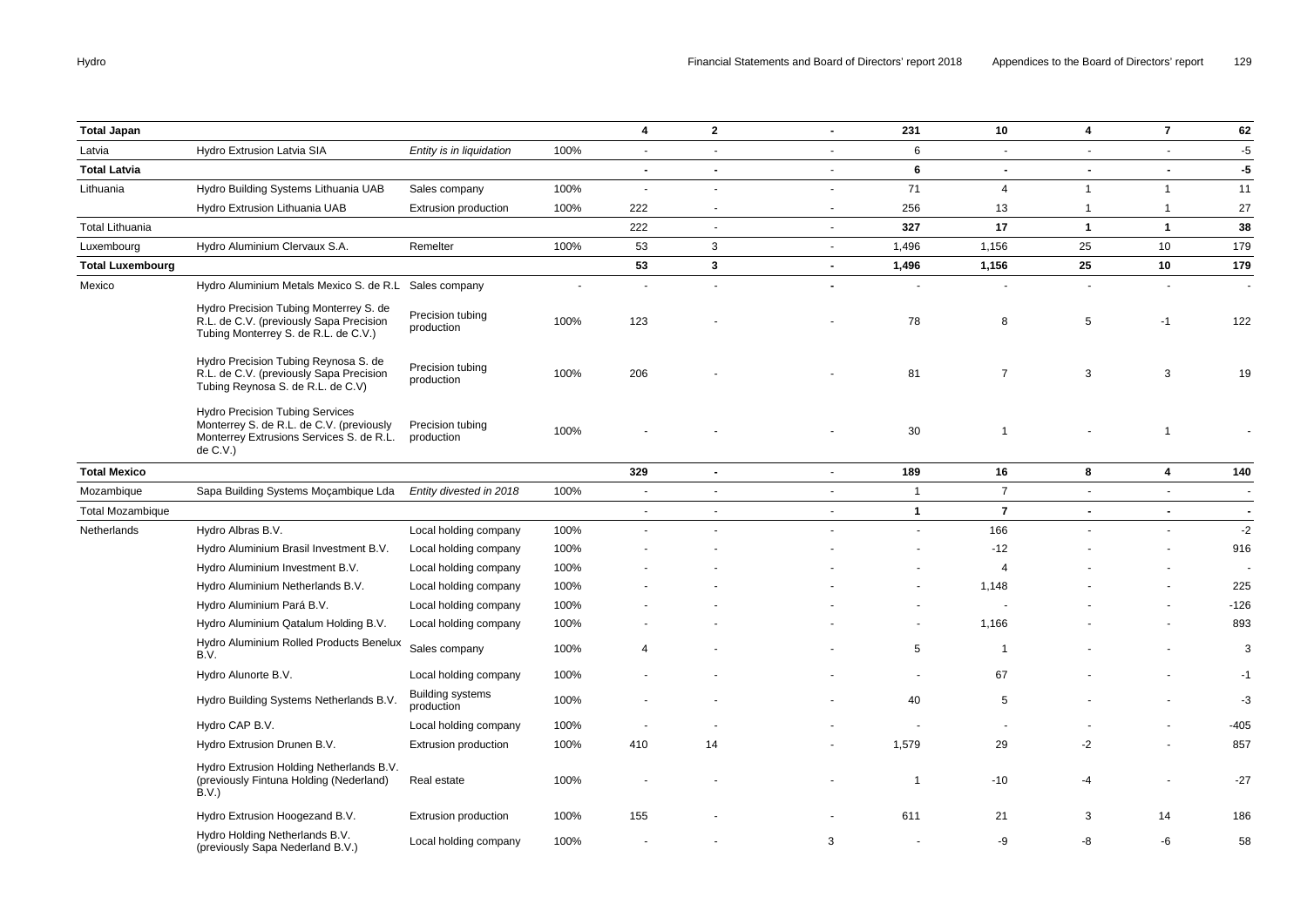| 100%<br>3,638<br>Norsk Hydro Holland B.V.<br>Local holding company<br>9,001<br>14<br>4<br>Sapa Holdings (Nederland) B.V.<br>Entity is dormant<br>100%<br>$\sim$<br>$\overline{\phantom{a}}$<br>$\blacksquare$<br>$\sim$<br>$\sim$<br>573<br>3<br>11,571<br><b>Total Netherlands</b><br>14<br>2,251<br>6,460<br>$-10$<br>9<br>56<br>271<br>3<br>110<br>Norway<br><b>Hycast AS</b><br>100%<br>$\overline{1}$<br>$\overline{4}$<br>Remelter<br>$\overline{\phantom{a}}$<br>$\sim$<br>Primary aluminium<br>Hydro Aluminium AS<br>100%<br>2,401<br>500<br>52,594<br>6,330<br>927<br>1,229<br>24,513<br>production<br>Hydro Aluminium Rolled Products AS<br>646<br>49<br>4,623<br>152<br>40<br>794<br>Rolling mill<br>100%<br>33<br>222<br>$-899$<br>Power production<br>100%<br>181<br>17<br>9,590<br>521<br>451<br>Hydro Energi AS<br>Hydro Energi Invest AS<br>Local holding company<br>100%<br>$\sim$<br>$\overline{\phantom{a}}$<br>$\overline{\phantom{a}}$<br><b>Hydro Extruded Solutions AS</b><br>100%<br>139<br>2<br>989<br>134<br>5<br>2,568<br>Local holding company<br>142<br>100%<br>102<br>$\overline{7}$<br>381<br>53<br>Hydro Extrusion Norway AS<br>Extrusion production<br>$-1$<br>$\overline{1}$<br>Hydro Invest Porsgrunn AS<br>100%<br>Local holding company<br>÷,<br>Hydro Kapitalforvaltning AS<br>100%<br>Local holding company<br>11<br>High-purity aluminium<br>$\overline{2}$<br>Hydro Vigelands Brug AS<br>100%<br>34<br>85<br>9<br>74<br>$\overline{1}$<br>production<br>$\overline{7}$<br>100%<br>78<br>21<br>203<br>Hydro Vigelandsfoss AS<br>Power production<br>44<br>Industriforsikring AS<br>100%<br>164<br>10<br>$\overline{c}$<br>454<br>Insurance<br>30,337<br>Norsk Hydro ASA<br>286<br>8<br>232<br>1,292<br>276<br>55<br>Parent company<br>717<br>557<br>287<br>128<br>Røldal-Suldal Kraft AS<br>Power production<br>91.3%<br>148<br>Svelgfos AS<br>Power trading<br>100%<br>-1<br>$\sim$<br>$\overline{\phantom{a}}$<br>$\sim$<br>$\overline{\phantom{a}}$<br>Primary aluminium<br>Sør-Norge Aluminium AS<br>271<br>88<br>958<br>100%<br>2,617<br>66<br>21<br>production<br>Company<br>Vækerø Gård Barnehage ANS<br>100%<br>kindergarden<br><b>Total Norway</b><br>4,116<br>670<br>142<br>2,223<br>59,298<br>71,366<br>9,676<br>1,938<br>Hydro Aluminium Rolled Products Polska<br>Poland<br>Sales company<br>100%<br>$\,$ 5 $\,$<br>$\overline{4}$<br>-1<br>Sp. z o.o.<br>Hydro Building Systems Poland Sp. z o.o.<br>55<br>(previously Sapa Building Systems Sp. z<br>100 %<br>148<br>Sales company<br>1<br>-6<br>0.0.<br>Hydro Extrusion Poland Sp. z.o.o<br>$\,6\,$<br>100%<br>1,353<br>2,473<br>132<br>31<br>36<br>710<br>Extrusion production<br>$\mathbf{1}$<br>(previously Sapa Aluminium Sp. z o.o)<br>$\bf{6}$<br>$\mathbf{2}$<br>133<br>31<br>36<br><b>Total Poland</b><br>1,413<br>2,625<br>Hydro Aluminium Extrusion Portugal<br>97<br>100%<br>28<br>382<br>9<br>-5<br>Portugal<br>Extrusion production<br>$\sim$<br>HAEP S.A.<br>Hydro Building Systems Portugal (HBSPT)<br>23<br>Sales company<br>100%<br>76<br>263<br>13<br>10<br>19<br>$\blacksquare$<br>SA (previously Sapa Portugal SA) <sup>13)</sup><br>173<br>$17$<br><b>Total Portugal</b><br>28<br>644<br>21<br>10<br>$\sim$<br>Hydro Extrusion S.R.L.<br>100 %<br>244<br>514<br>$-30$<br>$\mathbf{1}$<br>$-160$<br>Romania<br><b>Extrusion production</b><br>1<br>$\sim$<br>$\overline{a}$<br>244<br><b>Total Romania</b><br>$\mathbf{1}$<br>514<br>$-30$<br>$\mathbf{1}$<br>$-160$<br>$\blacksquare$<br>$\blacksquare$ | Hydro Paragominas B.V. | Local holding company | 100% |  | $\sim$ | 246 |  | $-4$ |
|--------------------------------------------------------------------------------------------------------------------------------------------------------------------------------------------------------------------------------------------------------------------------------------------------------------------------------------------------------------------------------------------------------------------------------------------------------------------------------------------------------------------------------------------------------------------------------------------------------------------------------------------------------------------------------------------------------------------------------------------------------------------------------------------------------------------------------------------------------------------------------------------------------------------------------------------------------------------------------------------------------------------------------------------------------------------------------------------------------------------------------------------------------------------------------------------------------------------------------------------------------------------------------------------------------------------------------------------------------------------------------------------------------------------------------------------------------------------------------------------------------------------------------------------------------------------------------------------------------------------------------------------------------------------------------------------------------------------------------------------------------------------------------------------------------------------------------------------------------------------------------------------------------------------------------------------------------------------------------------------------------------------------------------------------------------------------------------------------------------------------------------------------------------------------------------------------------------------------------------------------------------------------------------------------------------------------------------------------------------------------------------------------------------------------------------------------------------------------------------------------------------------------------------------------------------------------------------------------------------------------------------------------------------------------------------------------------------------------------------------------------------------------------------------------------------------------------------------------------------------------------------------------------------------------------------------------------------------------------------------------------------------------------------------------------------------------------------------------------------------------------------------------------------------------------------------------------------------------------------------------------------------------------------------------------------------------------------------------------------------------------------------------------------------------------------------------------------------------------------------------------------------------------------|------------------------|-----------------------|------|--|--------|-----|--|------|
|                                                                                                                                                                                                                                                                                                                                                                                                                                                                                                                                                                                                                                                                                                                                                                                                                                                                                                                                                                                                                                                                                                                                                                                                                                                                                                                                                                                                                                                                                                                                                                                                                                                                                                                                                                                                                                                                                                                                                                                                                                                                                                                                                                                                                                                                                                                                                                                                                                                                                                                                                                                                                                                                                                                                                                                                                                                                                                                                                                                                                                                                                                                                                                                                                                                                                                                                                                                                                                                                                                                                      |                        |                       |      |  |        |     |  |      |
|                                                                                                                                                                                                                                                                                                                                                                                                                                                                                                                                                                                                                                                                                                                                                                                                                                                                                                                                                                                                                                                                                                                                                                                                                                                                                                                                                                                                                                                                                                                                                                                                                                                                                                                                                                                                                                                                                                                                                                                                                                                                                                                                                                                                                                                                                                                                                                                                                                                                                                                                                                                                                                                                                                                                                                                                                                                                                                                                                                                                                                                                                                                                                                                                                                                                                                                                                                                                                                                                                                                                      |                        |                       |      |  |        |     |  |      |
|                                                                                                                                                                                                                                                                                                                                                                                                                                                                                                                                                                                                                                                                                                                                                                                                                                                                                                                                                                                                                                                                                                                                                                                                                                                                                                                                                                                                                                                                                                                                                                                                                                                                                                                                                                                                                                                                                                                                                                                                                                                                                                                                                                                                                                                                                                                                                                                                                                                                                                                                                                                                                                                                                                                                                                                                                                                                                                                                                                                                                                                                                                                                                                                                                                                                                                                                                                                                                                                                                                                                      |                        |                       |      |  |        |     |  |      |
|                                                                                                                                                                                                                                                                                                                                                                                                                                                                                                                                                                                                                                                                                                                                                                                                                                                                                                                                                                                                                                                                                                                                                                                                                                                                                                                                                                                                                                                                                                                                                                                                                                                                                                                                                                                                                                                                                                                                                                                                                                                                                                                                                                                                                                                                                                                                                                                                                                                                                                                                                                                                                                                                                                                                                                                                                                                                                                                                                                                                                                                                                                                                                                                                                                                                                                                                                                                                                                                                                                                                      |                        |                       |      |  |        |     |  |      |
|                                                                                                                                                                                                                                                                                                                                                                                                                                                                                                                                                                                                                                                                                                                                                                                                                                                                                                                                                                                                                                                                                                                                                                                                                                                                                                                                                                                                                                                                                                                                                                                                                                                                                                                                                                                                                                                                                                                                                                                                                                                                                                                                                                                                                                                                                                                                                                                                                                                                                                                                                                                                                                                                                                                                                                                                                                                                                                                                                                                                                                                                                                                                                                                                                                                                                                                                                                                                                                                                                                                                      |                        |                       |      |  |        |     |  |      |
|                                                                                                                                                                                                                                                                                                                                                                                                                                                                                                                                                                                                                                                                                                                                                                                                                                                                                                                                                                                                                                                                                                                                                                                                                                                                                                                                                                                                                                                                                                                                                                                                                                                                                                                                                                                                                                                                                                                                                                                                                                                                                                                                                                                                                                                                                                                                                                                                                                                                                                                                                                                                                                                                                                                                                                                                                                                                                                                                                                                                                                                                                                                                                                                                                                                                                                                                                                                                                                                                                                                                      |                        |                       |      |  |        |     |  |      |
|                                                                                                                                                                                                                                                                                                                                                                                                                                                                                                                                                                                                                                                                                                                                                                                                                                                                                                                                                                                                                                                                                                                                                                                                                                                                                                                                                                                                                                                                                                                                                                                                                                                                                                                                                                                                                                                                                                                                                                                                                                                                                                                                                                                                                                                                                                                                                                                                                                                                                                                                                                                                                                                                                                                                                                                                                                                                                                                                                                                                                                                                                                                                                                                                                                                                                                                                                                                                                                                                                                                                      |                        |                       |      |  |        |     |  |      |
|                                                                                                                                                                                                                                                                                                                                                                                                                                                                                                                                                                                                                                                                                                                                                                                                                                                                                                                                                                                                                                                                                                                                                                                                                                                                                                                                                                                                                                                                                                                                                                                                                                                                                                                                                                                                                                                                                                                                                                                                                                                                                                                                                                                                                                                                                                                                                                                                                                                                                                                                                                                                                                                                                                                                                                                                                                                                                                                                                                                                                                                                                                                                                                                                                                                                                                                                                                                                                                                                                                                                      |                        |                       |      |  |        |     |  |      |
| 2<br>$\mathbf{1}$<br>705<br>90                                                                                                                                                                                                                                                                                                                                                                                                                                                                                                                                                                                                                                                                                                                                                                                                                                                                                                                                                                                                                                                                                                                                                                                                                                                                                                                                                                                                                                                                                                                                                                                                                                                                                                                                                                                                                                                                                                                                                                                                                                                                                                                                                                                                                                                                                                                                                                                                                                                                                                                                                                                                                                                                                                                                                                                                                                                                                                                                                                                                                                                                                                                                                                                                                                                                                                                                                                                                                                                                                                       |                        |                       |      |  |        |     |  |      |
|                                                                                                                                                                                                                                                                                                                                                                                                                                                                                                                                                                                                                                                                                                                                                                                                                                                                                                                                                                                                                                                                                                                                                                                                                                                                                                                                                                                                                                                                                                                                                                                                                                                                                                                                                                                                                                                                                                                                                                                                                                                                                                                                                                                                                                                                                                                                                                                                                                                                                                                                                                                                                                                                                                                                                                                                                                                                                                                                                                                                                                                                                                                                                                                                                                                                                                                                                                                                                                                                                                                                      |                        |                       |      |  |        |     |  |      |
|                                                                                                                                                                                                                                                                                                                                                                                                                                                                                                                                                                                                                                                                                                                                                                                                                                                                                                                                                                                                                                                                                                                                                                                                                                                                                                                                                                                                                                                                                                                                                                                                                                                                                                                                                                                                                                                                                                                                                                                                                                                                                                                                                                                                                                                                                                                                                                                                                                                                                                                                                                                                                                                                                                                                                                                                                                                                                                                                                                                                                                                                                                                                                                                                                                                                                                                                                                                                                                                                                                                                      |                        |                       |      |  |        |     |  |      |
|                                                                                                                                                                                                                                                                                                                                                                                                                                                                                                                                                                                                                                                                                                                                                                                                                                                                                                                                                                                                                                                                                                                                                                                                                                                                                                                                                                                                                                                                                                                                                                                                                                                                                                                                                                                                                                                                                                                                                                                                                                                                                                                                                                                                                                                                                                                                                                                                                                                                                                                                                                                                                                                                                                                                                                                                                                                                                                                                                                                                                                                                                                                                                                                                                                                                                                                                                                                                                                                                                                                                      |                        |                       |      |  |        |     |  |      |
|                                                                                                                                                                                                                                                                                                                                                                                                                                                                                                                                                                                                                                                                                                                                                                                                                                                                                                                                                                                                                                                                                                                                                                                                                                                                                                                                                                                                                                                                                                                                                                                                                                                                                                                                                                                                                                                                                                                                                                                                                                                                                                                                                                                                                                                                                                                                                                                                                                                                                                                                                                                                                                                                                                                                                                                                                                                                                                                                                                                                                                                                                                                                                                                                                                                                                                                                                                                                                                                                                                                                      |                        |                       |      |  |        |     |  |      |
|                                                                                                                                                                                                                                                                                                                                                                                                                                                                                                                                                                                                                                                                                                                                                                                                                                                                                                                                                                                                                                                                                                                                                                                                                                                                                                                                                                                                                                                                                                                                                                                                                                                                                                                                                                                                                                                                                                                                                                                                                                                                                                                                                                                                                                                                                                                                                                                                                                                                                                                                                                                                                                                                                                                                                                                                                                                                                                                                                                                                                                                                                                                                                                                                                                                                                                                                                                                                                                                                                                                                      |                        |                       |      |  |        |     |  |      |
|                                                                                                                                                                                                                                                                                                                                                                                                                                                                                                                                                                                                                                                                                                                                                                                                                                                                                                                                                                                                                                                                                                                                                                                                                                                                                                                                                                                                                                                                                                                                                                                                                                                                                                                                                                                                                                                                                                                                                                                                                                                                                                                                                                                                                                                                                                                                                                                                                                                                                                                                                                                                                                                                                                                                                                                                                                                                                                                                                                                                                                                                                                                                                                                                                                                                                                                                                                                                                                                                                                                                      |                        |                       |      |  |        |     |  |      |
|                                                                                                                                                                                                                                                                                                                                                                                                                                                                                                                                                                                                                                                                                                                                                                                                                                                                                                                                                                                                                                                                                                                                                                                                                                                                                                                                                                                                                                                                                                                                                                                                                                                                                                                                                                                                                                                                                                                                                                                                                                                                                                                                                                                                                                                                                                                                                                                                                                                                                                                                                                                                                                                                                                                                                                                                                                                                                                                                                                                                                                                                                                                                                                                                                                                                                                                                                                                                                                                                                                                                      |                        |                       |      |  |        |     |  |      |
|                                                                                                                                                                                                                                                                                                                                                                                                                                                                                                                                                                                                                                                                                                                                                                                                                                                                                                                                                                                                                                                                                                                                                                                                                                                                                                                                                                                                                                                                                                                                                                                                                                                                                                                                                                                                                                                                                                                                                                                                                                                                                                                                                                                                                                                                                                                                                                                                                                                                                                                                                                                                                                                                                                                                                                                                                                                                                                                                                                                                                                                                                                                                                                                                                                                                                                                                                                                                                                                                                                                                      |                        |                       |      |  |        |     |  |      |
|                                                                                                                                                                                                                                                                                                                                                                                                                                                                                                                                                                                                                                                                                                                                                                                                                                                                                                                                                                                                                                                                                                                                                                                                                                                                                                                                                                                                                                                                                                                                                                                                                                                                                                                                                                                                                                                                                                                                                                                                                                                                                                                                                                                                                                                                                                                                                                                                                                                                                                                                                                                                                                                                                                                                                                                                                                                                                                                                                                                                                                                                                                                                                                                                                                                                                                                                                                                                                                                                                                                                      |                        |                       |      |  |        |     |  |      |
|                                                                                                                                                                                                                                                                                                                                                                                                                                                                                                                                                                                                                                                                                                                                                                                                                                                                                                                                                                                                                                                                                                                                                                                                                                                                                                                                                                                                                                                                                                                                                                                                                                                                                                                                                                                                                                                                                                                                                                                                                                                                                                                                                                                                                                                                                                                                                                                                                                                                                                                                                                                                                                                                                                                                                                                                                                                                                                                                                                                                                                                                                                                                                                                                                                                                                                                                                                                                                                                                                                                                      |                        |                       |      |  |        |     |  |      |
|                                                                                                                                                                                                                                                                                                                                                                                                                                                                                                                                                                                                                                                                                                                                                                                                                                                                                                                                                                                                                                                                                                                                                                                                                                                                                                                                                                                                                                                                                                                                                                                                                                                                                                                                                                                                                                                                                                                                                                                                                                                                                                                                                                                                                                                                                                                                                                                                                                                                                                                                                                                                                                                                                                                                                                                                                                                                                                                                                                                                                                                                                                                                                                                                                                                                                                                                                                                                                                                                                                                                      |                        |                       |      |  |        |     |  |      |
|                                                                                                                                                                                                                                                                                                                                                                                                                                                                                                                                                                                                                                                                                                                                                                                                                                                                                                                                                                                                                                                                                                                                                                                                                                                                                                                                                                                                                                                                                                                                                                                                                                                                                                                                                                                                                                                                                                                                                                                                                                                                                                                                                                                                                                                                                                                                                                                                                                                                                                                                                                                                                                                                                                                                                                                                                                                                                                                                                                                                                                                                                                                                                                                                                                                                                                                                                                                                                                                                                                                                      |                        |                       |      |  |        |     |  |      |
|                                                                                                                                                                                                                                                                                                                                                                                                                                                                                                                                                                                                                                                                                                                                                                                                                                                                                                                                                                                                                                                                                                                                                                                                                                                                                                                                                                                                                                                                                                                                                                                                                                                                                                                                                                                                                                                                                                                                                                                                                                                                                                                                                                                                                                                                                                                                                                                                                                                                                                                                                                                                                                                                                                                                                                                                                                                                                                                                                                                                                                                                                                                                                                                                                                                                                                                                                                                                                                                                                                                                      |                        |                       |      |  |        |     |  |      |
|                                                                                                                                                                                                                                                                                                                                                                                                                                                                                                                                                                                                                                                                                                                                                                                                                                                                                                                                                                                                                                                                                                                                                                                                                                                                                                                                                                                                                                                                                                                                                                                                                                                                                                                                                                                                                                                                                                                                                                                                                                                                                                                                                                                                                                                                                                                                                                                                                                                                                                                                                                                                                                                                                                                                                                                                                                                                                                                                                                                                                                                                                                                                                                                                                                                                                                                                                                                                                                                                                                                                      |                        |                       |      |  |        |     |  |      |
|                                                                                                                                                                                                                                                                                                                                                                                                                                                                                                                                                                                                                                                                                                                                                                                                                                                                                                                                                                                                                                                                                                                                                                                                                                                                                                                                                                                                                                                                                                                                                                                                                                                                                                                                                                                                                                                                                                                                                                                                                                                                                                                                                                                                                                                                                                                                                                                                                                                                                                                                                                                                                                                                                                                                                                                                                                                                                                                                                                                                                                                                                                                                                                                                                                                                                                                                                                                                                                                                                                                                      |                        |                       |      |  |        |     |  |      |
|                                                                                                                                                                                                                                                                                                                                                                                                                                                                                                                                                                                                                                                                                                                                                                                                                                                                                                                                                                                                                                                                                                                                                                                                                                                                                                                                                                                                                                                                                                                                                                                                                                                                                                                                                                                                                                                                                                                                                                                                                                                                                                                                                                                                                                                                                                                                                                                                                                                                                                                                                                                                                                                                                                                                                                                                                                                                                                                                                                                                                                                                                                                                                                                                                                                                                                                                                                                                                                                                                                                                      |                        |                       |      |  |        |     |  |      |
|                                                                                                                                                                                                                                                                                                                                                                                                                                                                                                                                                                                                                                                                                                                                                                                                                                                                                                                                                                                                                                                                                                                                                                                                                                                                                                                                                                                                                                                                                                                                                                                                                                                                                                                                                                                                                                                                                                                                                                                                                                                                                                                                                                                                                                                                                                                                                                                                                                                                                                                                                                                                                                                                                                                                                                                                                                                                                                                                                                                                                                                                                                                                                                                                                                                                                                                                                                                                                                                                                                                                      |                        |                       |      |  |        |     |  | 72   |
|                                                                                                                                                                                                                                                                                                                                                                                                                                                                                                                                                                                                                                                                                                                                                                                                                                                                                                                                                                                                                                                                                                                                                                                                                                                                                                                                                                                                                                                                                                                                                                                                                                                                                                                                                                                                                                                                                                                                                                                                                                                                                                                                                                                                                                                                                                                                                                                                                                                                                                                                                                                                                                                                                                                                                                                                                                                                                                                                                                                                                                                                                                                                                                                                                                                                                                                                                                                                                                                                                                                                      |                        |                       |      |  |        |     |  |      |
|                                                                                                                                                                                                                                                                                                                                                                                                                                                                                                                                                                                                                                                                                                                                                                                                                                                                                                                                                                                                                                                                                                                                                                                                                                                                                                                                                                                                                                                                                                                                                                                                                                                                                                                                                                                                                                                                                                                                                                                                                                                                                                                                                                                                                                                                                                                                                                                                                                                                                                                                                                                                                                                                                                                                                                                                                                                                                                                                                                                                                                                                                                                                                                                                                                                                                                                                                                                                                                                                                                                                      |                        |                       |      |  |        |     |  |      |
|                                                                                                                                                                                                                                                                                                                                                                                                                                                                                                                                                                                                                                                                                                                                                                                                                                                                                                                                                                                                                                                                                                                                                                                                                                                                                                                                                                                                                                                                                                                                                                                                                                                                                                                                                                                                                                                                                                                                                                                                                                                                                                                                                                                                                                                                                                                                                                                                                                                                                                                                                                                                                                                                                                                                                                                                                                                                                                                                                                                                                                                                                                                                                                                                                                                                                                                                                                                                                                                                                                                                      |                        |                       |      |  |        |     |  |      |
|                                                                                                                                                                                                                                                                                                                                                                                                                                                                                                                                                                                                                                                                                                                                                                                                                                                                                                                                                                                                                                                                                                                                                                                                                                                                                                                                                                                                                                                                                                                                                                                                                                                                                                                                                                                                                                                                                                                                                                                                                                                                                                                                                                                                                                                                                                                                                                                                                                                                                                                                                                                                                                                                                                                                                                                                                                                                                                                                                                                                                                                                                                                                                                                                                                                                                                                                                                                                                                                                                                                                      |                        |                       |      |  |        |     |  |      |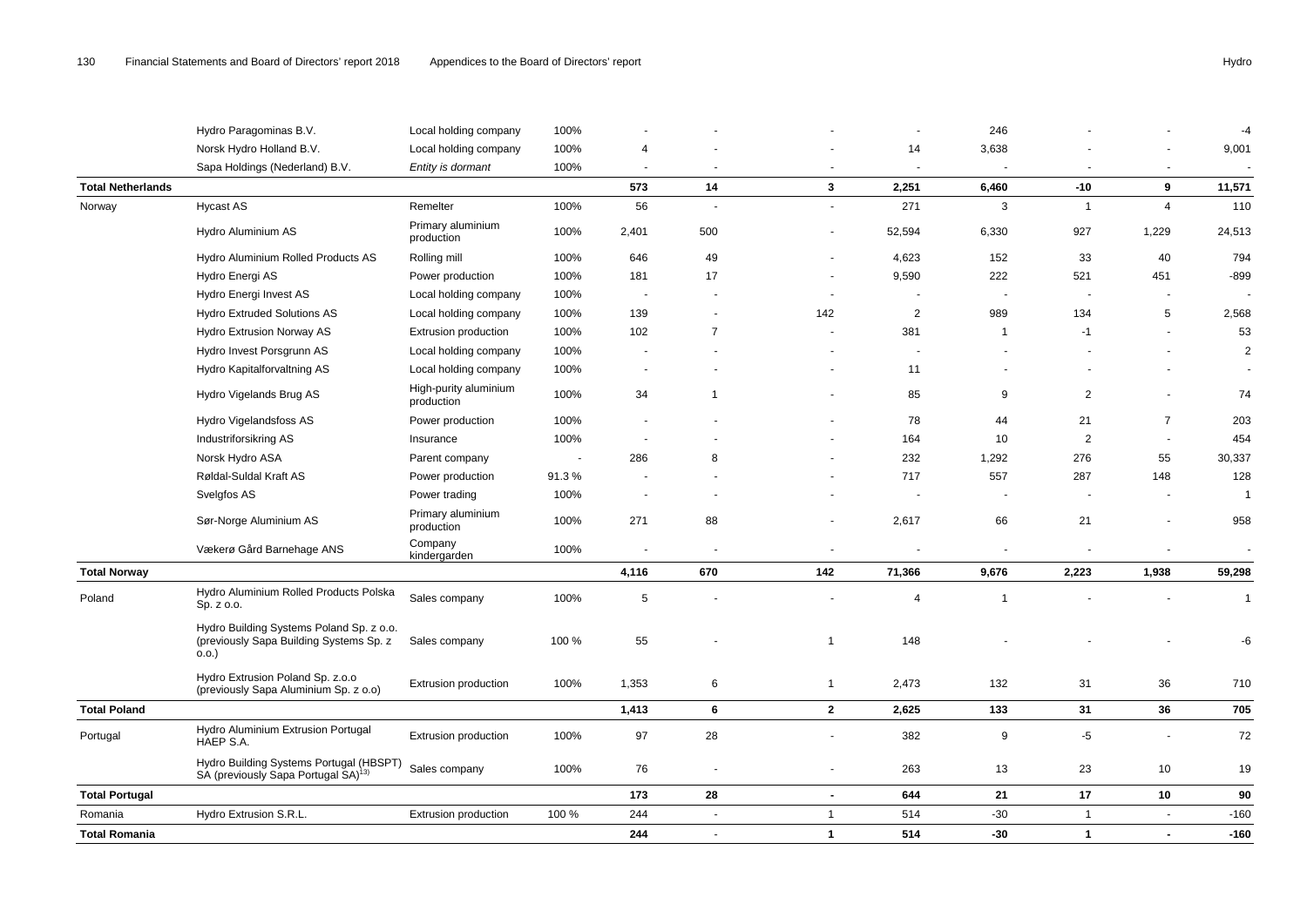| Russian Federation                 | OOO Sapa Building Systems                         | Liquidated in 2018                    |       |                          |                          |                |                |                |                |                         |                |
|------------------------------------|---------------------------------------------------|---------------------------------------|-------|--------------------------|--------------------------|----------------|----------------|----------------|----------------|-------------------------|----------------|
| <b>Total Russian</b><br>Federation |                                                   |                                       |       |                          |                          | ٠              |                | $\blacksquare$ |                |                         |                |
| Singapore                          | Hydro Aluminium Asia Pte. Ltd.                    | Trading company                       | 100%  | 15                       | $\mathbf{1}$             |                | 8,134          | 140            | 17             | 11                      | 534            |
|                                    | Hydro Aluminium Asia Rolled Products<br>Pte. Ltd. | Sales company                         | 100%  | $\overline{2}$           |                          |                | 5              | -1             |                |                         | 5              |
|                                    | Hydro Holding Singapore Pte. Ltd.                 | Sales and local holding<br>company    | 100%  | 17                       |                          | ٠              | 49             |                |                |                         | $-407$         |
| <b>Total Singapore</b>             |                                                   |                                       |       | 34                       | $\mathbf{1}$             | $\sim$         | 8,188          | 141            | 17             | 11                      | 132            |
| Slovakia                           | Hydro Extrusion Slovakia a.s.                     | <b>Extrusion production</b>           | 100%  | 377                      | $\overline{\phantom{a}}$ | $\blacksquare$ | 668            | 21             | 6              | 6                       | $-34$          |
|                                    | Slovalco a.s.                                     | Primary aluminium<br>production       | 55.3% | 508                      |                          | ٠              | 3,837          | 345            | 74             | 66                      | 708            |
|                                    | ZSNP DA, s.r.o.                                   | Transportation                        | 55.3% | $\overline{\phantom{a}}$ | $\overline{\phantom{a}}$ | $\blacksquare$ | 9              | $\overline{2}$ | $\blacksquare$ | $\blacksquare$          | $\overline{4}$ |
| <b>Total Slovakia</b>              |                                                   |                                       |       | 885                      | $\blacksquare$           | $\blacksquare$ | 4,514          | 368            | 80             | 73                      | 678            |
| South Africa                       | Technal Systems South Africa (Pty) Ltd.           | Entity is in liquidation              | 100%  |                          |                          | Ĭ.             |                | $-2$           | ä,             | ÷,                      | $-13$          |
| <b>Total South Africa</b>          |                                                   |                                       |       | $\sim$                   | $\mathbf{r}$             | $\blacksquare$ | $\blacksquare$ | $-2$           | $\blacksquare$ | $\blacksquare$          | $-13$          |
| Spain                              | Hydro Aluminium Iberia S.A.U                      | Remelter                              | 100%  | 49                       | $\overline{2}$           | L.             | 919            | 81             | 15             | 32                      | 243            |
|                                    | Hydro Aluminium Rolled Products Iberia<br>S.L.    | Sales company                         | 100%  | 6                        |                          |                | 10             | $\overline{4}$ | $\mathbf{1}$   | $\mathbf{1}$            | 6              |
|                                    | Hydro Building Systems Spain S.L.U.               | <b>Building systems</b><br>production | 100%  | 256                      | 2                        |                | 781            | 5              | $\overline{7}$ |                         | 22             |
|                                    | Hydro Extruded Solutions Holding S.L.U.           | Local holding company                 | 100%  | 46                       | $\overline{1}$           |                | 38             |                |                |                         | 21             |
|                                    | Hydro Extrusion Spain S.A.U.                      | <b>Extrusion production</b>           | 100%  | 394                      | 37                       | $\sim$         | 1,514          | 31             | $\overline{4}$ | $-7$                    | 518            |
| <b>Total Spain</b>                 |                                                   |                                       |       | 751                      | 42                       | $\blacksquare$ | 3,262          | 121            | 27             | 25                      | 811            |
| Sweden                             | Hydro Aluminium Sverige AB                        | Sales company                         | 100%  | $\overline{2}$           | $\overline{\phantom{a}}$ |                | 3              |                |                |                         | 6              |
|                                    | Hydro Building Systems Sweden AB                  | <b>Building systems</b><br>production | 100%  | 111                      | $\overline{2}$           |                | 657            | 86             |                |                         | 13             |
|                                    | Hydro Extruded Solutions AB                       | Local holding company<br>  R&D        | 100%  | 48                       | $\overline{\phantom{a}}$ | 19             | 64             | $-119$         | 48             | 59                      | 1,616          |
|                                    | Hydro Extrusion Sweden AB                         | Extrusion production                  | 100%  | 894                      | 15                       | 3              | 2,545          | 21             | -5             | $\blacksquare$          | 668            |
|                                    | Sapa China Holding AB                             | Local holding company                 | 100%  |                          |                          |                |                |                |                |                         |                |
| <b>Total Sweden</b>                |                                                   |                                       |       | 1,055                    | 17                       | 22             | 3,270          | $-12$          | 43             | 60                      | 2,303          |
| Switzerland                        | Hydro Aluminium International SA                  | Sales company                         | 100%  | 12                       | $\sim$                   | 15             | 24,265         | 1,048          | 124            | $\sim$                  | 66             |
|                                    | Hydro Aluminium Walzprodukte AG                   | Sales company                         | 100%  | 3                        | $\overline{\phantom{a}}$ | $\blacksquare$ | $\overline{4}$ | -1             |                |                         | 3              |
|                                    | Hydro Building Systems Switzerland AG             | Sales company                         | 100%  | 38                       | $\overline{\phantom{a}}$ | $\overline{a}$ | 241            | 16             | $\overline{4}$ | $\overline{2}$          | 36             |
| <b>Total Switzerland</b>           |                                                   |                                       |       | 53                       | $\blacksquare$           | 15             | 24,511         | 1,065          | 127            | $\overline{2}$          | 106            |
| Turkey                             | Hydro Yapi Sistem Sanayi VE Ticaret AS            | Sales company                         | 100%  | 31                       | $\sim$                   | $\overline{1}$ | 64             | $-1$           | $-1$           | $\overline{4}$          | 40             |
| <b>Total Turkey</b>                |                                                   |                                       |       | 31                       | $\blacksquare$           | $\mathbf{1}$   | 64             | $-1$           | $-1$           | $\overline{\mathbf{4}}$ | 40             |
| Ukraine                            | Sapa Profiles UA                                  | Entity is in liquidation              | 100%  |                          | $\sim$                   |                |                |                |                |                         | $\sim$         |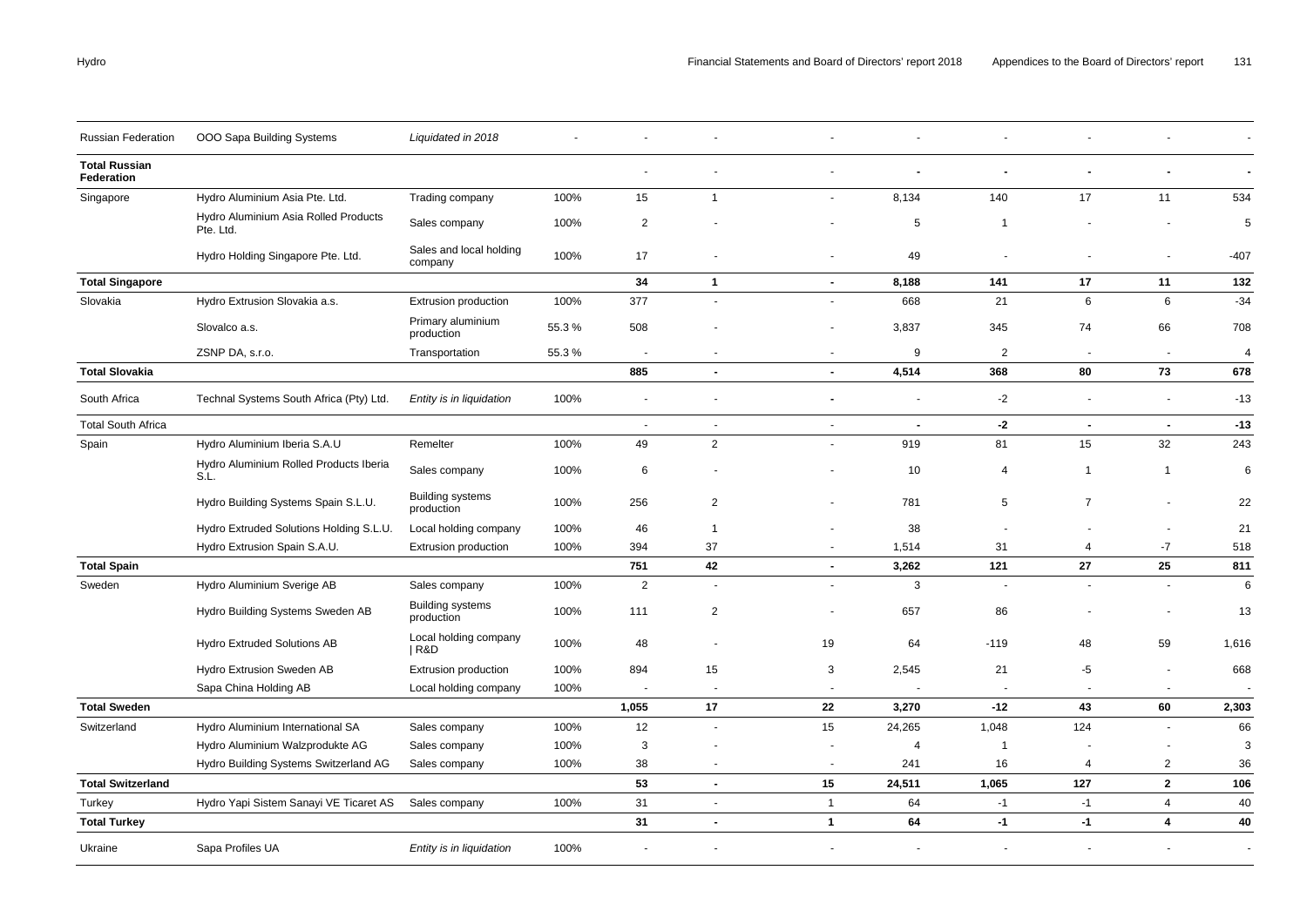| <b>Total Ukraine</b>                        |                                                                                                   |                                              |      | $\sim$                   | $\blacksquare$ | $\blacksquare$ | $\blacksquare$ | $\blacksquare$ | $\blacksquare$           | $\blacksquare$           | $\blacksquare$ |
|---------------------------------------------|---------------------------------------------------------------------------------------------------|----------------------------------------------|------|--------------------------|----------------|----------------|----------------|----------------|--------------------------|--------------------------|----------------|
| United Arab Emirates                        | Hydro Building Systems Middle East FZE                                                            | Sales company                                | 100% | 15                       | $\blacksquare$ | $\blacksquare$ | 173            | 24             | $\sim$                   | $\blacksquare$           | 43             |
| <b>Total United Arab</b><br><b>Emirates</b> |                                                                                                   |                                              |      | 15                       | $\blacksquare$ | $\blacksquare$ | 173            | 24             |                          | $\blacksquare$           | 43             |
| United Kingdom                              | Hydro Aluminium Deeside Ltd.                                                                      | Remelter                                     | 100% | 45                       |                |                | 834            | 34             | $\overline{7}$           | $\overline{2}$           | 74             |
|                                             | Hydro Aluminium Rolled Products Ltd.                                                              | Sales company                                | 100% |                          |                |                | 11             | $\overline{2}$ | $\overline{1}$           | $\overline{\phantom{a}}$ | 3              |
|                                             | Hydro Building Systems UK Ltd.                                                                    | <b>Building systems</b><br>production        | 100% | 162                      | -1             |                | 596            | -6             | $\overline{2}$           | $\overline{4}$           | 331            |
|                                             | Hydro Components UK Ltd.                                                                          | <b>Extrusion component</b><br>production     | 100% |                          |                | 2              | 652            | $-79$          | $-16$                    | 6                        | 130            |
|                                             | Hydro Extrusion UK Ltd.                                                                           | <b>Extrusion production</b>                  | 100% | 962                      |                |                | 1,735          | 20             | $-13$                    | $-3$                     | $\overline{7}$ |
|                                             | Hydro Holdings UK Ltd.                                                                            | Local holding company                        | 100% | 6                        |                |                | $\overline{1}$ | $-226$         |                          | $-7$                     | $-71$          |
|                                             | Sapa Aluminium Extrusion Ltd.                                                                     | Entity dissolved in<br>2018                  | 100% |                          |                |                |                |                |                          |                          | $\blacksquare$ |
|                                             | Sapa Building Systems (Wakefield) Ltd.                                                            | Entity dissolved in<br>2018                  | 100% | 54                       |                |                |                |                |                          |                          | $\blacksquare$ |
|                                             | Sapa UK Ltd.                                                                                      | Entity is dormant                            | 100% | $\sim$                   | $\blacksquare$ | $\blacksquare$ | $\blacksquare$ | $\sim$         | $\overline{\phantom{a}}$ | $\blacksquare$           | $\sim$         |
| <b>Total United</b><br>Kingdom              |                                                                                                   |                                              |      | 1,229                    | $\mathbf{1}$   | $\mathbf{2}$   | 3,828          | $-254$         | $-20$                    | 3                        | 474            |
| <b>USA</b>                                  | <b>EMC Ashtabula Inc</b>                                                                          | Entity is dormant                            | 100% |                          | $\blacksquare$ | $\blacksquare$ | ä,             | -9             | $-2$                     | $\sim$                   | $-2,002$       |
|                                             | <b>EMC Metals Inc</b>                                                                             | Local holding company                        | 100% | $\overline{\phantom{a}}$ |                |                | $\sim$         | -9             | 3                        | $\sim$                   | 378            |
|                                             | Hydro Aluminium Metals USA, LLC                                                                   | Local holding company                        | 100% | 140                      | $\overline{2}$ |                | 5,845          | 180            | 3                        |                          | $-1,576$       |
|                                             | Hydro Aluminium Tomago Inc.<br>Hydro Building Systems North America                               | Local holding company                        | 100% |                          |                |                |                |                |                          |                          | $-174$         |
|                                             | Inc. (previously Hydro Aluminium USA<br>Inc.)                                                     | Sales company                                | 100% |                          |                |                |                |                |                          | $\overline{\phantom{a}}$ | $\blacksquare$ |
|                                             | Hydro Extruder LLC                                                                                | Extrusion production                         | 100% | 1,186                    | $\mathbf 1$    |                | 5,981          | 193            | $-24$                    | 3                        | 397            |
|                                             | Hydro Extrusion Delhi LLC                                                                         | Extrusion production                         | 100% | 356                      | $\overline{2}$ |                | 1,635          | $-2$           | 14                       | $\sim$                   | 51             |
|                                             | Hydro Extrusion North America LLC                                                                 | Extrusion production                         | 100% | 1,127                    |                |                | 6,302          | 147            | $-20$                    | $-2$                     | $-2,156$       |
|                                             | Hydro Extrusion Portland Holding Inc.                                                             | Local holding company                        | 100% | $\overline{\phantom{a}}$ |                | $\overline{a}$ | $\sim$         | $-34$          |                          | $\sim$                   | 252            |
|                                             | Hydro Extrusion Portland Inc.                                                                     | Extrusion production                         | 100% | 632                      | $\mathbf 1$    | $\blacksquare$ | 2,151          | 67             | $-1$                     | 2                        | 410            |
|                                             | Hydro Extrusion USA LLC                                                                           | Extrusion production<br>and support services | 100% | 2,681                    | 16             | 10             | 12,767         | 502            | 141                      | $\overline{7}$           | 1,045          |
|                                             | Hydro Holding North America Inc.                                                                  | Local holding company                        | 100% |                          |                |                |                | 76             | $-140$                   | 49                       | 215            |
|                                             | Hydro Metals Holding US LLC                                                                       | Local holding company                        | 100% |                          |                |                |                | 106            | 5                        | $\sim$                   | 101            |
|                                             | Hydro Precision Tubing Adrian Inc.                                                                | Entity is dormant                            | 100% |                          |                |                |                | -5             |                          | $\overline{a}$           | $-298$         |
|                                             | Hydro Precision Tubing Louisville Inc.                                                            | Entity is dormant                            | 100% |                          |                |                |                |                |                          |                          | $-70$          |
|                                             | Hydro Precision Tubing Monterrey Central<br>LLC (previously Sapa Precision Tubing<br>Central LLC) | Precision tubing<br>production               | 100% |                          |                |                |                |                |                          |                          |                |
|                                             | Hydro Precision Tubing Monterrey LLC<br>(previously Sapa Precision Tubing LLC)                    | Precision tubing<br>production               | 100% |                          |                |                | 474            | 61             | 13                       |                          | 177            |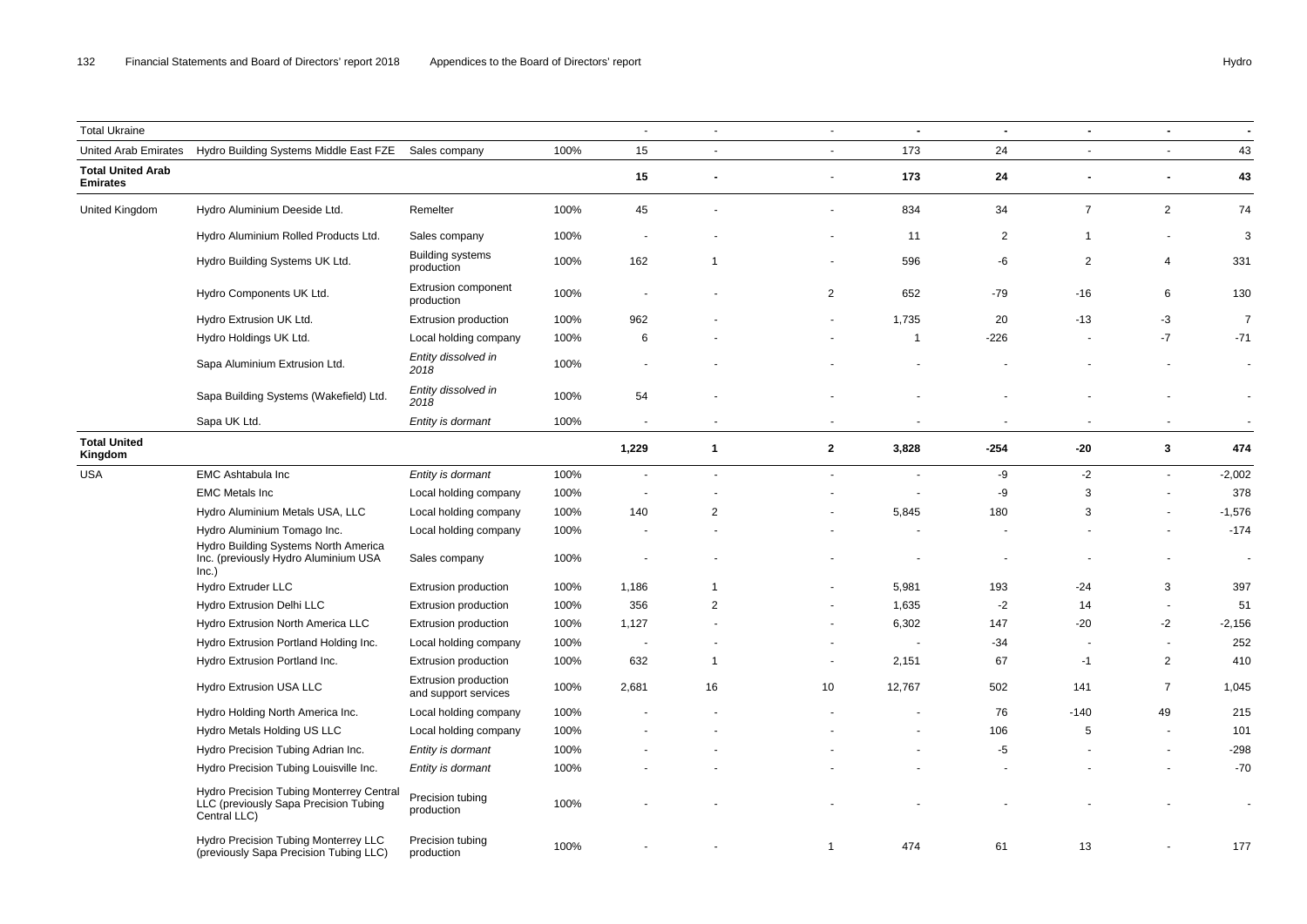|                      | Hydro Precision Tubing USA LLC<br>(previously Sapa Precision Tubing<br>Rockledge LLC)                                       | Precision tubing<br>production | 100% | 166                      | $\sim$                   | $\sim$ | 1,161   | 66        | $-11$  | $-2$  | 33        |
|----------------------|-----------------------------------------------------------------------------------------------------------------------------|--------------------------------|------|--------------------------|--------------------------|--------|---------|-----------|--------|-------|-----------|
|                      | Norsk Hydro North America LLC<br>(previously Norsk Hydro North America<br>Inc.)                                             | Local holding company          | 100% | $\sim$                   | $\overline{\phantom{a}}$ | $\sim$ | $\sim$  | 124       | 271    | $-1$  | $-486$    |
| <b>Total USA</b>     |                                                                                                                             |                                |      | 6,288                    | 22                       | 11     | 36,316  | 1,464     | 251    | 57    | $-3,702$  |
| Vietnam              | Sapa Ben Thanh Aluminium Profiles Co.<br>Ltd                                                                                | Extrusion production           | 65%  | 233                      | 5                        | $\sim$ | 150     | 18        | 3      |       | 5         |
| <b>Total Vietnam</b> |                                                                                                                             |                                |      | 233                      | 5                        |        | 150     | 18        | 3      |       | 5         |
|                      | Total Eliminations, non-controlling interests and goodwill and<br>excess values not attributable to specific legal entities |                                |      | $\overline{\phantom{0}}$ | $\overline{\phantom{a}}$ | $\sim$ | -87,839 | $-12,368$ | $-291$ | $-21$ | $-34,935$ |
|                      | Total joint operations and joint ventures                                                                                   |                                |      | $\sim$                   | $\overline{\phantom{a}}$ |        | 3,163   | $-383$    | 10     | 38    | $-2,699$  |
| <b>Grand total</b>   | 14)                                                                                                                         |                                |      | 36,236                   | 1,680                    | 254    | 159,377 | 6,462     | 2,139  | 3,231 | 57,127    |

1) Number of employees is based on the legal entity each employee is employed by

2) Revenue consists of external and internal revenue from sales of products and services, and realized and unrealized results from derivatives related to sale of products. Elimination of sale to other Hydro companies is pr "Eliminations". Revenue in this report equals revenue in Hydro's consolidated financial statements

3) For the composition of income before tax, please refer to consolidated income statements and related notes

4) For a description and the composition of income taxes, please refer to consolidated income statements and related notes

5) Income taxes paid represents the actual payments made during the year independent of which year the tax relates to. In some tax regimes including Brazil, tax payments include settlement of tax liabilities with tax credi federal authorities

6) Retained earnings consists of accumulated gains and losses, net of distributed profits from the point of view of the legal entity. Retained earnings existing in the companies at the time of Hydro's acquisition is deduct consists of unrealized gains in transactions between Hydro companies

7) Hydro Aluminium Australia Pty Ltd is used to report Hydro portion of operations for Tomago Aluminium Company Pty Limited, a joint operation.

8) Hydro Aluminium Canada & Co. Ltd. Is used to report Hydro portion of operations for Aluminerie Alouette Inc, a joint venture

9) Sapa Building Systems GmbH was merged into Hydro Building Systems Germany GmbH in Q2 2018

10) Sapa Building Systems Puget SAS was merged into Hydro Bulding Systems France SARL in Q1 2018

11) Hydro Laquage Albi SAS was merged into Hydro Extrusion Albi SAS in Q4 2018

12) Hydro Building Systems Holding France SAS was merged into Hydro Holding France SAS in Q3 2018. Hydro France SAS was dissolved into Hydro Holding France SAS in Q4 2018

13) Hydro Building Systems Lda. and Naco Portugal SGPS Lda merged into Hydro Building Systems Portugal SA (POV) in Q2 2018

14) Only figures where a total is presented can be consolidated